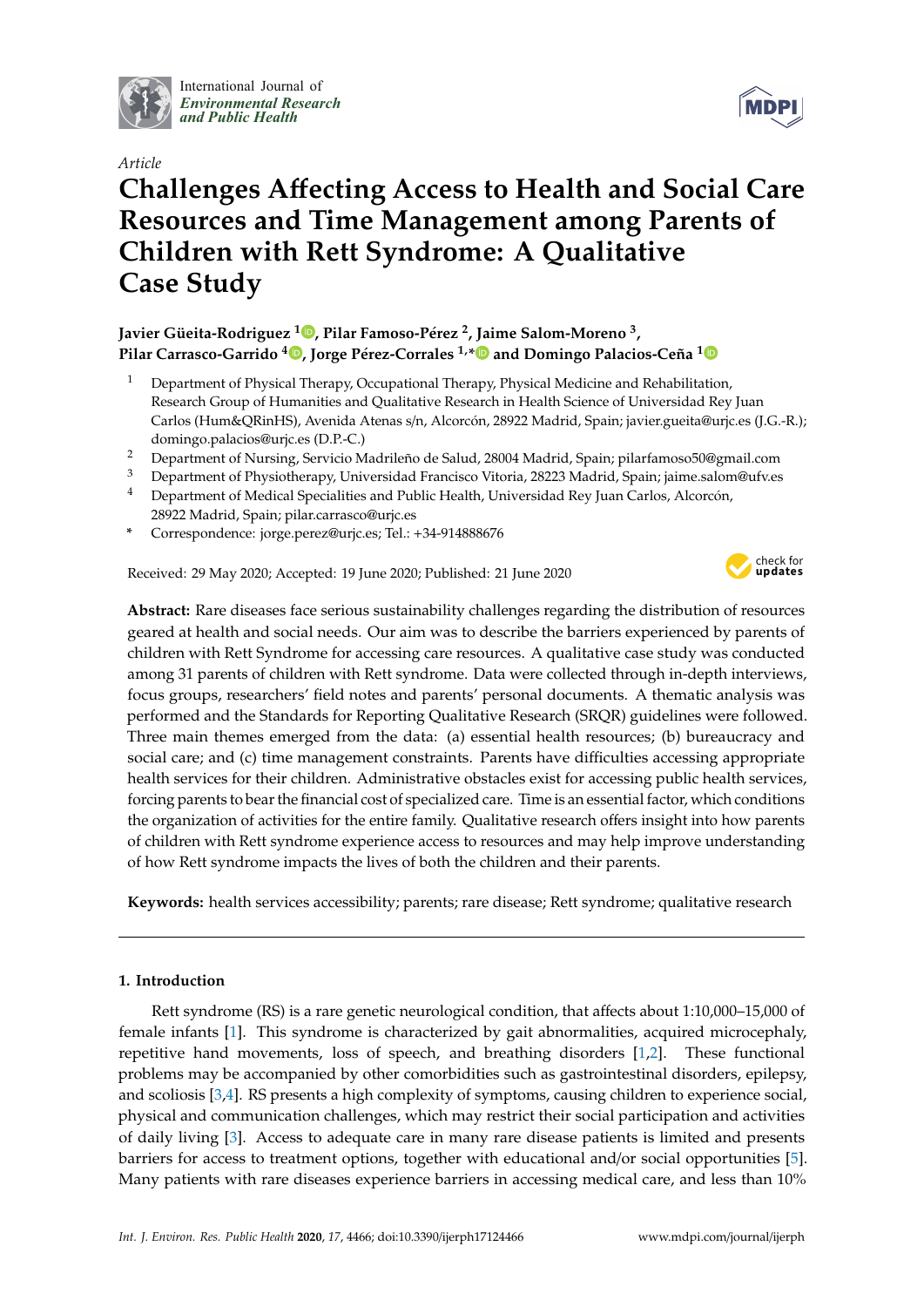receive disease-specific treatment [\[6\]](#page-13-1). Furthermore, rare diseases constitute a major economic burden, regardless of a country's size and demographics [\[7\]](#page-13-2).

In addition, rare diseases also have an impact on the economic, psychosocial and physical well-being of families [\[8\]](#page-13-3). Overall, families have limited information for making decisions regarding the treatment of the disease and the relief of symptoms [\[9,](#page-13-4)[10\]](#page-13-5). The uncertainty of having a rare disease, together with delays in diagnosis and lack of knowledge about care and treatment needs [\[11,](#page-13-6)[12\]](#page-13-7), also impacts access to services and disease management [\[13\]](#page-13-8). Families undergo a sort of "pilgrimage" as they must go back and forth between institutions and health specialists due to the absence of structured and targeted programs and policies in the management of rare diseases [\[14\]](#page-13-9).

The distribution of health expenditure varies among countries, dependent on factors such as the burden of diseases and the priorities of each health system [\[15](#page-13-10)[,16\]](#page-13-11). In the case of rare diseases, due to their low prevalence, high variability and numerous subtypes, a more global and comprehensive approach is required on behalf of various public and private organizations aimed at preventing significant morbidity and premature mortality, and improving the quality of life and socioeconomic resources of affected people [\[17](#page-13-12)[–19\]](#page-13-13).

Living with a rare disease implies facing social situations such as stigma and isolation, the search for normality and the need for support [\[20\]](#page-13-14). Previous authors [\[21\]](#page-13-15) describe how support from the patient's community is fundamental to drive programs and make legislative changes to improve care for rare diseases. Research on the experience of having a rare disease indicates that care and service needs are met by a combination of poor quality of care and barriers to accessing services [\[11](#page-13-6)[,22\]](#page-13-16). In a review of the unmet needs of parents of children with rare diseases, social, informational and emotional needs were identified as the most pressing [\[23\]](#page-13-17). The authors also suggested the need for further research in this area to better address the unique care needs of these families. The experience and individual perspective of the parents concerned is relevant, just as life experiences, ambitions and emotional needs should be considered when treating children with RS [\[3,](#page-12-2)[24\]](#page-13-18). It is necessary to explore certain questions: what are parents' experiences regarding their ability to access appropriate care for their children with RS? What is their day-to-day experience with healthcare, and the social care system? This study examines the experiences of parents of children with RS in terms of the challenges related to access to care resources.

## **2. Materials and Methods**

This study followed the guidelines for conducting qualitative studies established by the Standards for Reporting Qualitative Research (SRQR) [\[25\]](#page-13-19). Qualitative research methods provide a further understanding of the beliefs, values, and motivations related to individual health behaviors [\[26\]](#page-13-20).

#### *2.1. Design*

A qualitative descriptive case study design was used [\[27,](#page-13-21)[28\]](#page-13-22). Qualitative methods are indicated to help understand the beliefs, values, and motivations that underlie individual health behaviors [\[29\]](#page-14-0). This type of case study is useful for describing a phenomenon or intervention and the real-life context in which it took place [\[27\]](#page-13-21). The study topic was the impact of RS disease on parents, in terms of access to health and social care resources, as well as considering time management constraints.

## *2.2. Research Team*

Prior to beginning the study, the positioning of the researchers [\[30\]](#page-14-1) was established during two briefing sessions, considering the theoretical framework, their beliefs, and their motivations for this research [\[26](#page-13-20)[,29\]](#page-14-0), as displayed in Table [1.](#page-2-0)

Six researchers (four men and two women) participated in this study, including an occupational therapist (JPC), a pharmacologist (PCG), two physical therapists (JGR, JSM), a Registered Nurse (PFP) and a research nurse (DPC). Three of the participants (DPC, JPC, JGR) were experienced in qualitative research, were not involved in clinical activity, and had no prior relation with the study participants.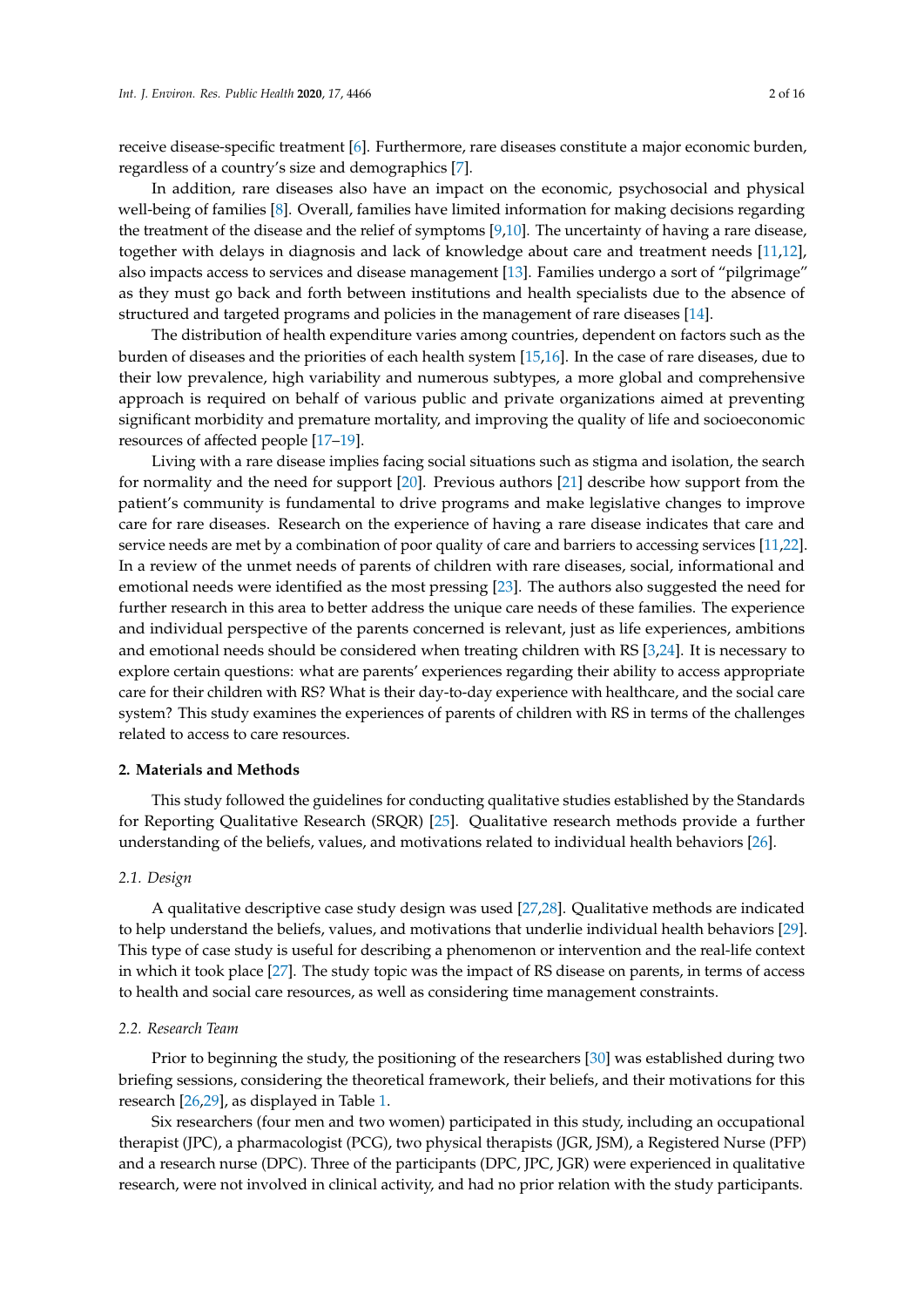<span id="page-2-0"></span>

| Theoretical framework       | The researcher's approach was based on a constructivist paradigm. This was built on the<br>assumption that human beings construct their own social reality, and understanding is<br>built via increasingly nuanced reconstructions of individual or group experiences.                                                                          |
|-----------------------------|-------------------------------------------------------------------------------------------------------------------------------------------------------------------------------------------------------------------------------------------------------------------------------------------------------------------------------------------------|
| <b>Beliefs</b>              | Rett Syndrome (RS) typically becomes apparent during the first year of life, presenting as<br>a neurodevelopmental delay. This experience can be particularly traumatic, affecting<br>family dynamics. It is necessary to examine the parents' perspective regarding relevant<br>aspects that impact their daily life.                          |
| Motivation for the research | To understand the parents' experiences and how they manage health and social resources<br>for their children suffering from RS. The limited availability of international qualitative<br>research on this subject and the lack of research conducted in Spain warrants the need for<br>qualitative research examining the parents' perspective. |

**Table 1.** The positioning of the researchers.

## *2.3. Context*

Rett syndrome is a type of rare disease [\[14\]](#page-13-9). Rare diseases only affect a small proportion of the population, between 40 and 50 cases per 100,000 people [\[14\]](#page-13-9). Families receive important support from family associations who provide true and up-to-date information, collaborating in care for the children and funding research [\[31\]](#page-14-2). The participating parents were recruited from the Mi Princesa Rett Association (https://[miprincesarett.es](https://miprincesarett.es/)/) and the Spanish Rett Syndrome Association (http://[www.rett.es](http://www.rett.es/)/).

## *2.4. Participants*

The inclusion criteria were: (a) parents of children who were diagnosed with RS, and/or their legal guardians; (b) a diagnosis of RS by a pediatrician and/or a neurologist; (c) any variation of RS; and (d) informed consent signed by parents. The exclusion criteria consisted of: (a) a diagnosis of RS, not confirmed by the pediatrician and/or neurologist; and (b) failure to sign the informed consent.

## *2.5. Sampling Strategies*

Purposive, critical-case sequential sampling was used, based on relevance to the research question, resulting in the recruitment of 20 participants [\[29](#page-14-0)[,32\]](#page-14-3). Snowball sampling was also incorporated, whereby individuals selected for the study assist researchers in identifying other potential participants [\[29](#page-14-0)[,32\]](#page-14-3). This led to the recruitment of a further 11 participants.

Data collection and sampling was pursued until data saturation was achieved after the inclusion of 31 parents, at which point no new information emerged from the data analysis [\[26,](#page-13-20)[29\]](#page-14-0).

### *2.6. Recruitment*

The directors of both participating associations were responsible for introducing the parents to the researchers. Subsequently, in an initial face-to-face meeting, researchers explained the study's purpose and design to all those who fulfilled the inclusion criteria. Participants were then given a one-week period to allow them to decide whether or not they wished to participate. Thereafter, in a second face-to-face session, written informed consent and permission to record the interviews was provided. All the initially selected parents agreed to participate in the study.

## *2.7. Data Collection*

Data collection took place between April and October 2016. This study sought to act as an in-depth multi-perspective holistic enquiry regarding the study phenomena, requiring multiple data collection tools [\[26\]](#page-13-20). No previous theoretical or conceptual model was used prior to data collection. The initial stage of data collection involved semi-structured, in-depth interviews using a question guide (Table [2\)](#page-3-0), to gather information on specific topics of interest [\[26](#page-13-20)[,29\]](#page-14-0). During these interviews, the researchers noted the key words and topics identified in the parents' responses and answered further questions when further clarifications were needed [\[26\]](#page-13-20). This enabled researchers to obtain relevant information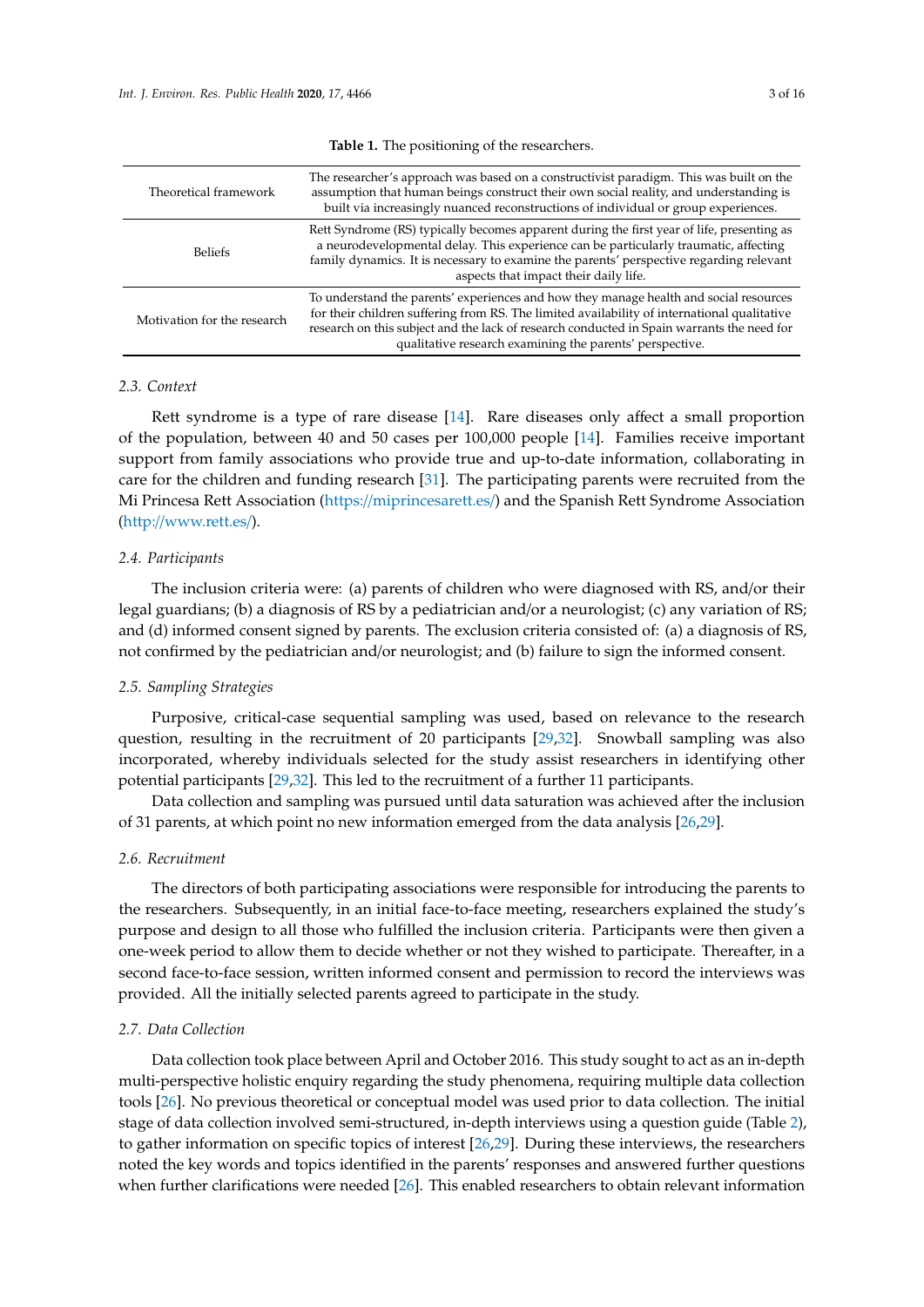from the parents' perspective. The question guide was developed based on a prior literature review and the researchers' experience.

<span id="page-3-0"></span>

| <b>Investigated Theme</b>      | <b>Ouestions</b>                                                                                                                                                                                                          |  |  |
|--------------------------------|---------------------------------------------------------------------------------------------------------------------------------------------------------------------------------------------------------------------------|--|--|
| Experience with the illness    | What is your experience and perspective of Rett syndrome?                                                                                                                                                                 |  |  |
| Management of health resources | How do you manage your child's symptoms? What care needs<br>does your child have? How do you access health services? What<br>barriers and/or facilitators have you encountered? What aspect<br>was most relevant for you? |  |  |
| Management of social resources | What social needs does your child have? How do you access<br>social services and community support? What barriers and/or<br>facilitators have you encountered? What aspect was most<br>relevant for you?                  |  |  |
| Impact on the family           | How did the illness influence your family life and the<br>relationship with the family members? What aspect was most<br>relevant for you? What is your everyday life like?                                                |  |  |

**Table 2.** Questions guide.

During the second stage, a focus group (FG) was conducted using a question guide (Table [2\)](#page-3-0), in order to examine different perspectives within the same group, acquire understanding of the problems faced by the group and identify values and norms [\[29,](#page-14-0)[32,](#page-14-3)[33\]](#page-14-4). The FGs were led by a moderator, based on a uniform structure. The question guide was sufficiently focused to gather information on the area of study, although sufficiently open to stimulate interaction and debates among participants [\[29,](#page-14-0)[32,](#page-14-3)[33\]](#page-14-4).

Both the interviews and FGs were audio-recorded and transcribed verbatim. Overall, 19 interviews were conducted, and two FGs, with seven and five participants, respectively. In total, 1333 min of data collection were recorded, with 1073 min corresponding to the first stage and 260 min corresponding to the second stage. During the first stage, interviews lasted between 73 and 183 min, whereas in the second stage, the FG lasted between 96 and 164 min. The interviews took place at the associations or at the parent's home, as preferred by each parent. In addition, 21 researchers' field notes and one personal letter were collected.

## *2.8. Data Analysis*

A thematic, inductive analysis was performed [\[29](#page-14-0)[,32](#page-14-3)[,34\]](#page-14-5). This method is congruent with case study designs [\[26,](#page-13-20)[27\]](#page-13-21). Verbatim transcriptions were made for each of the FGs, in-depth interviews, researchers' field notes, and for the documents provided by participant's [\[29,](#page-14-0)[32,](#page-14-3)[34\]](#page-14-5). The thematic analysis process [\[29](#page-14-0)[,32](#page-14-3)[,34\]](#page-14-5) consisted of identifying the most descriptive content to convert the data into meaningful units, and thereafter reduce and identify the most common meaningful groups. Thus, clusters of meaningful units were generated, i.e., similar points or content, enabling topics to emerge describing the experiences of the study participants [\[29,](#page-14-0)[32](#page-14-3)[,34\]](#page-14-5). (See Supplementary Material Table S1). This procedure was used separately for the interviews, FGs, and personal documents. Subsequently, joint meetings were conducted to pool the results of the analysis and to discuss the data collection and analysis procedures. In the event of differences in opinion, theme identification was performed based on a consensus among the research team members. Finally, the research team held joint meetings to present, combine, integrate and identify the final themes [\[29,](#page-14-0)[34\]](#page-14-5). No data analysis software was used.

#### *2.9. Rigor*

The Standards for Reporting Qualitative Research (SRQR) [\[25\]](#page-13-19) (http://[www.equator-network.org](http://www.equator-network.org/)/) were followed. Trustworthiness of the data was established following the criteria by Guba and Lincoln (Table [3\)](#page-4-0) by reviewing issues concerning data credibility, transferability, dependability,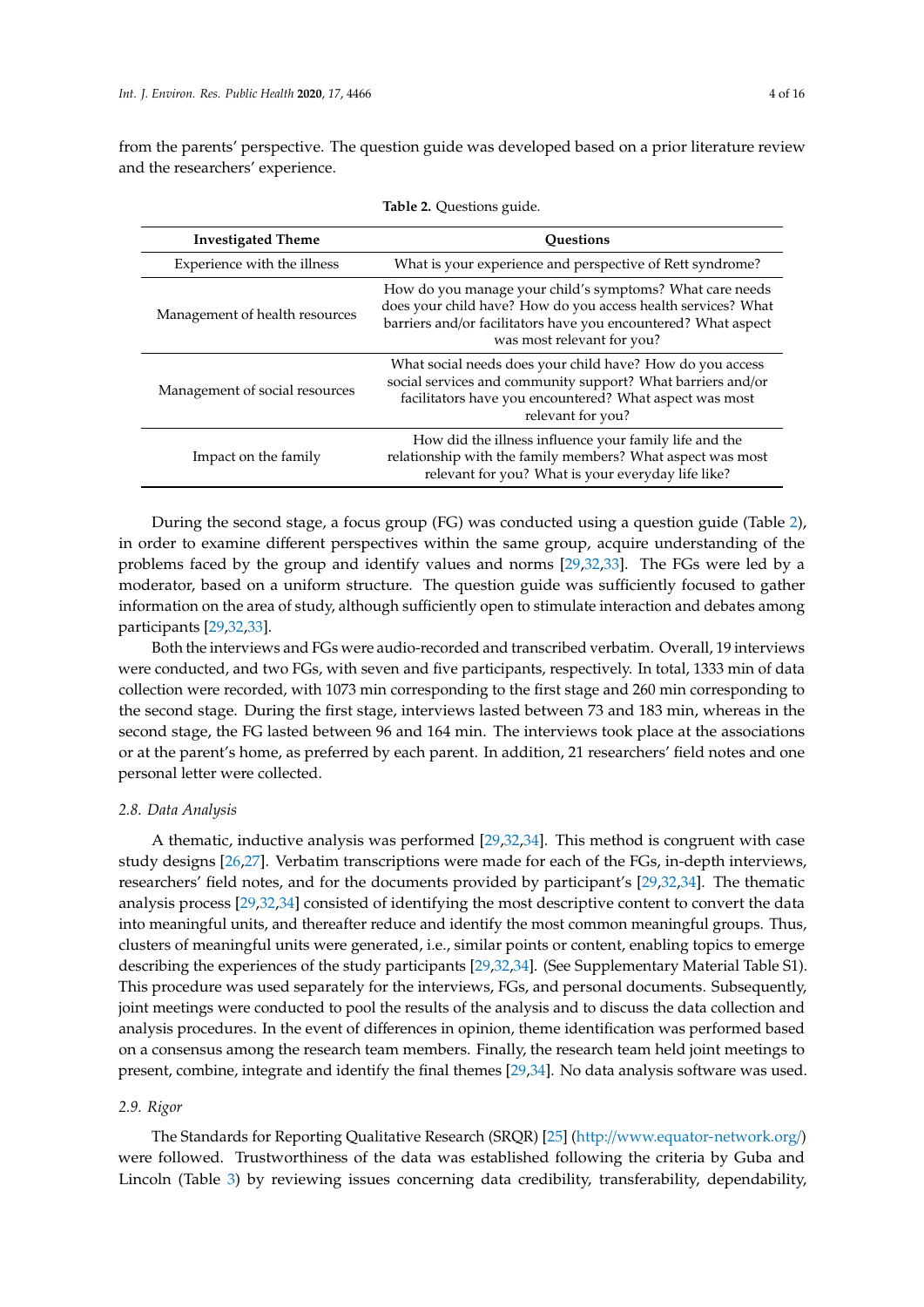and confirmability [\[26](#page-13-20)[,29](#page-14-0)[,30\]](#page-14-1). These methods of increasing rigor are often used in case-study designs [\[35\]](#page-14-6).

<span id="page-4-0"></span>

| Criteria        | <b>Techniques Performed and Application Procedures</b>                                                                                                                                                                                                                                                                                                                                                                                                                                                                                                                                                                                                    |  |  |  |  |  |
|-----------------|-----------------------------------------------------------------------------------------------------------------------------------------------------------------------------------------------------------------------------------------------------------------------------------------------------------------------------------------------------------------------------------------------------------------------------------------------------------------------------------------------------------------------------------------------------------------------------------------------------------------------------------------------------------|--|--|--|--|--|
| Credibility     | Investigator triangulation: the interviews were analyzed by three researchers. During<br>subsequent team meetings the analyses were compared, to identify categories.<br>Triangulation of data collection methods: focus groups and interviews (unstructured and<br>semi-structured) were conducted and researcher field notes were kept.<br>Participant validation: participants were asked to verify the data obtained during data collection<br>and analysis. All participants were offered the opportunity to review the audio or written records<br>as well as the subsequent analysis, to confirm how the researchers interpreted their experience. |  |  |  |  |  |
| Transferability | In-depth descriptions of the study procedures, detailing the characteristics of researchers,<br>participants, contexts, sampling strategies, and the procedures for data collection and analysis.                                                                                                                                                                                                                                                                                                                                                                                                                                                         |  |  |  |  |  |
| Dependability   | Audit by an external researcher who reviewed the research protocol, with a special emphasis on<br>aspects concerning the methods applied and study design. In addition, an external researcher<br>verified the description of the coding tree, the major themes, verbatim quotations, coding of<br>verbatims, and the description of themes.                                                                                                                                                                                                                                                                                                              |  |  |  |  |  |
| Confirmability  | Investigator triangulation, participant triangulation, and data collection triangulation.<br>Researcher reflexivity was carried out via the performance of reflexive reports and by describing<br>the rationale for the study.                                                                                                                                                                                                                                                                                                                                                                                                                            |  |  |  |  |  |

| Table 3. Trustworthiness criteria. |
|------------------------------------|
|------------------------------------|

## *2.10. Ethical Considerations*

This study complied with the Declaration of Helsinki, and ethical approval was obtained by the Rey Juan Carlos University Clinical Research Ethics Committee (code: 220220161516). All subjects provided their informed consent prior to participation.

## **3. Results**

In total, 31 participants (17 women, 14 men) were included, with a mean age of 45.38 (SD  $\pm$  10.85) years. Overall, 83.9% (*n* = 26) were married, 6.4% (*n* = 2), were widows/widowers, and 9.7% (*n* = 3) were separated. Nineteen families were interviewed, including 19 children with RS, as no family had more than one member with RS among them. Regarding the gender of the affected children, 14 were female and 5 were male. The mean age of children with RS was  $12.57$  (SD  $\pm$  9.02) years and the mean age at diagnosis was 4.50 (SD ± 3.56) years. (See Supplementary Material Table S2—Demographic and clinical features of the family participants.) Three main themes emerged from participants' narratives: (a) Essential health resources, with four subthemes; (b) Bureaucracy and social care, with two subthemes; and (c) Time management constraints, with two subthemes. (See Table [4,](#page-4-1) Themes that emerged from participant narratives.)

|  |  |  |  |  |  |  |  |  | <b>Table 4.</b> Themes that emerged from participant narratives. |
|--|--|--|--|--|--|--|--|--|------------------------------------------------------------------|
|--|--|--|--|--|--|--|--|--|------------------------------------------------------------------|

<span id="page-4-1"></span>

| Themes                           | <b>Subthemes</b>                                                                                                         |  |  |  |
|----------------------------------|--------------------------------------------------------------------------------------------------------------------------|--|--|--|
| 3.1. Essential health resources  | 3.1.1. The genetic diagnosis<br>3.1.2. The primary care<br>3.1.3. Specialized hospital care<br>3.1.4. Treatment and care |  |  |  |
| 3.2. Bureaucracy and social care | 3.2.1. Fighting bureaucracy<br>3.2.2. Privatization of social care                                                       |  |  |  |
| 3.3. Time management constraints | 3.3.1. Immediate time<br>3.3.2. Scheduled time                                                                           |  |  |  |

Below, we include some of the patients' narratives taken directly from the interviews, focus groups and personal letters in relation to the three emerging themes and subthemes.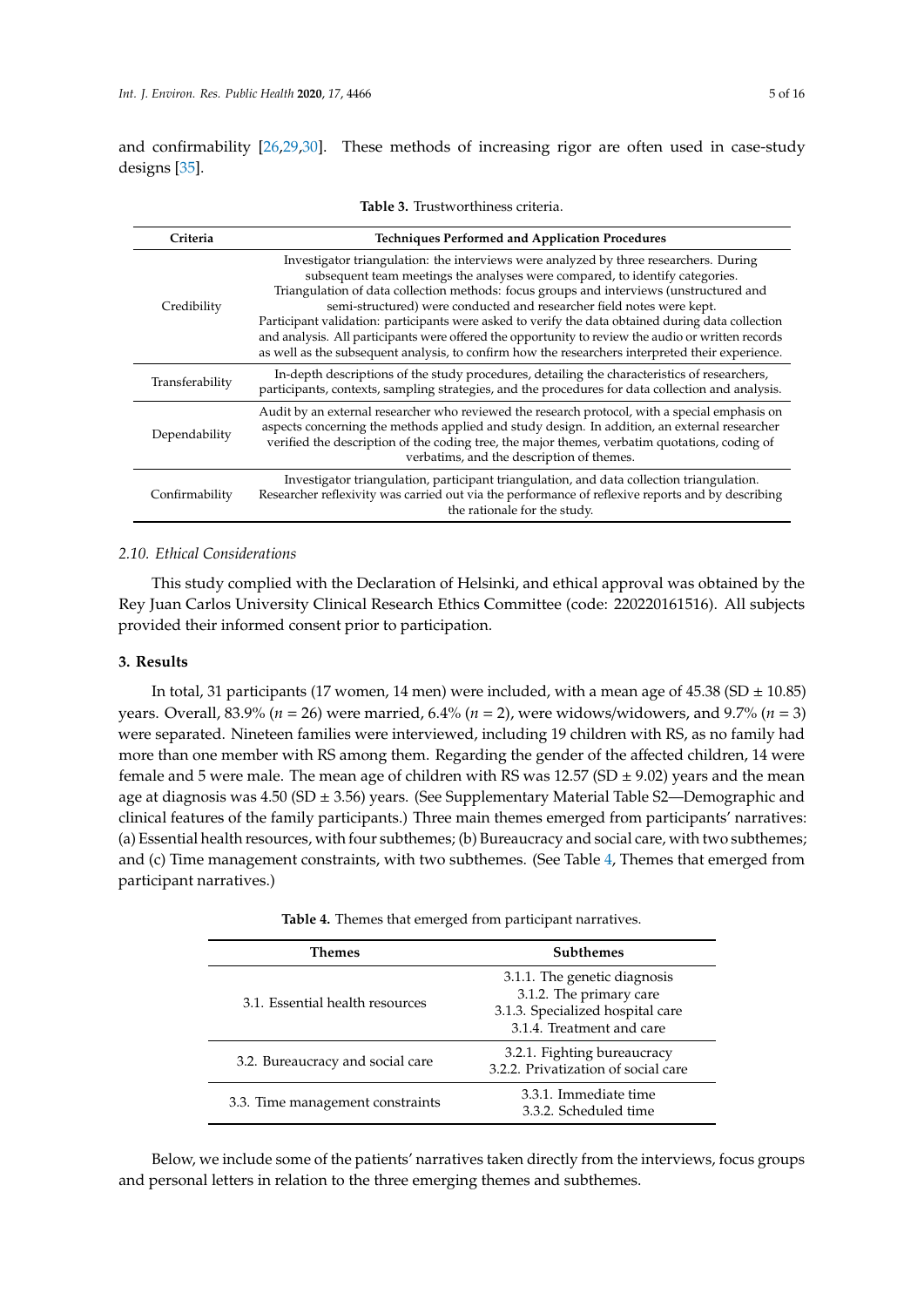## *3.1. Theme 1. Essential Health Resources*

This theme describes the experiences of parents in relation to identifying the essential health services, such as the genetic diagnosis, and when they sought professional help at the level of primary care or hospital care. Parents outlined the difficulties encountered and their expectations surrounding health care and health professionals.

## 3.1.1. Genetic Diagnosis

Final confirmation of the diagnosis of the disease requires costly genetic testing. Access to genetic diagnosis and coverage of its cost by the Spanish public health system differs across regions in Spain. Not all parents have access to this test, in which case, the parents must bear the cost.

"*I have paid for my son's genetic testing. It wasn't covered on Social Security where we live* . . . *I needed to know exactly what was wrong with him. I have to spend the money. They've opened a genetics clinic in Valencia*." (P15)

Moreover, parents related how the protocols for applying genetic testing give preference to girls over boys, as it is a female-dominated disease, which may delay the diagnosis for some children.

"*It took too long to do it to my son, they put us on hold. We later learned that they didn't do it because he was a boy*." (P16)

## 3.1.2. Primary Care

Parents described the lack of specific programs for the early detection of rare diseases, and more specifically RS.

"*I've been telling the doctor that there has been something wrong with my daughter since, since her first birthday, she doesn't walk, she doesn't talk, she doesn't manipulate things, she doesn't do anything, I took her to the pediatrician and he said to me 'the problem is that you don't stimulate her. Don't worry, until she is eighteen months old you can't activate specific protocols. We lost a year and a half*." (P31)

Due to the lack of knowledge regarding the disease, parents reported that the check-ups carried out in primary care were unsuitable, making them feel that they knew more about what was happening to their child than the doctors themselves.

"*I went in and he said to me, 'put her there and I'll measure her,' and I said, 'she can't stand up', he measured her, weighed her and that's it! In the end you come out of there saying, 'I'll take matters into my own hands* . . . *' Well, they don't tell you anything else, I think it's astonishing* . . . *If they don't know about the disease, at least try to help those parents* . . . *And in the end, that's what you become, a doctor*." (P1)

Some parents acknowledged that when they made observations about their child's condition in relation to the presence of new signs, or queries about follow-ups, they perceived a lack of understanding regarding what it is like to have a child with RS. This translates into a feeling of not receiving proper care from the professionals.

"*I kept insisting to the pediatrician that it wasn't normal for my child to fall and not be able to get up. He said that it was normal because she was delayed in her development and was very fat* . . . *but I could see that something was wrong with her and the doctors were giving me the cold shoulder*." (P20)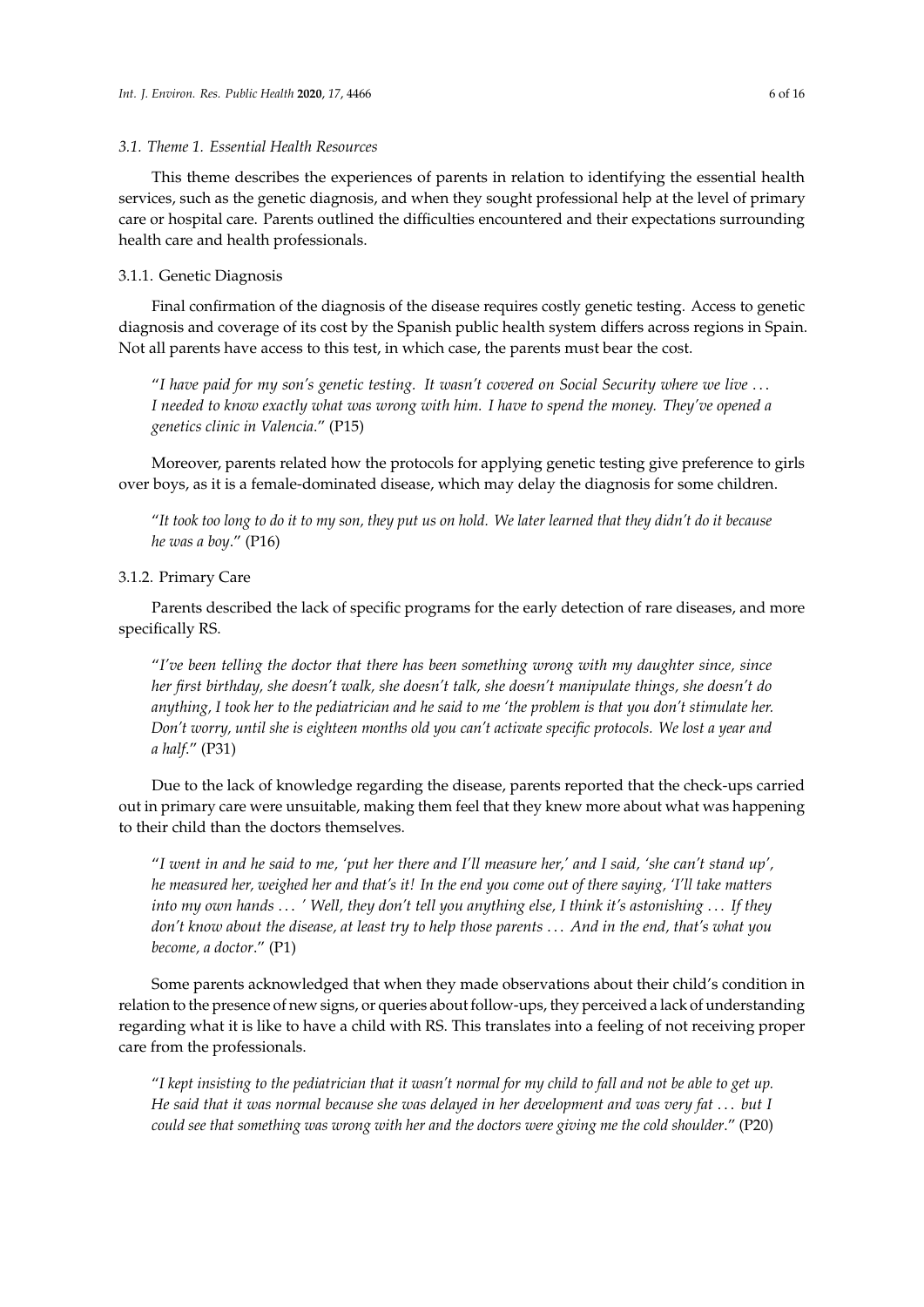## 3.1.3. Specialized Hospital Care

The participants expressed that where one lives determines access to adequate hospital care. Thus, parents living in large cities (e.g., Madrid or Barcelona) have ample access to services and resources, while in other smaller cities such resources are lacking. The main consequence is that, in the event of requiring specialized hospital care, parents and children with RS must travel long distances to other hospitals away from their homes, having to cover all the related costs (transfer, maintenance, apartment rental, etc.).

"*I go to Madrid* . . . *From the very beginning, I was referred to Madrid, and what great expenses I must cover in order to live there, without any aids, again! The thing is, based on the few things they have done to her here, no, no, I don't want it, they are not prepared, these children are lacking so much specific care*." (P15)

One of the more special cases is when parents have wanted a second medical opinion on their child's treatment or the disease's evolution. Under the Spanish national health system, this is a right that is protected by law, the cost of which should be covered by the public health system. However, many parents were unable to access this option and had to cover these costs themselves.

"*I spent two months there going every day, sitting in front of the o*ffi*ce, until they gave me the letter of referral to see another doctor* . . . *That's something meaning that if you ask for a second opinion, you can go anywhere in Spain* . . . *But hey! If there is a law, then it's important to comply with it, or else you'll have to pay for it again*." (P28)

The parents described how, at the hospital, the children's follow-up visits were overcrowded and over-saturated, the room was noisy, and space was cramped, generating a lot of stress for both the children and the parents.

"*After two hours of waiting he said that he couldn't examine her, the doctor himself said, 'the thing is, I have to see thirty children* . . . *' He can't explore her because she was stressed, because of her sti*ff*ness* . . . *Because of how long she's been waiting, she became upset and screamed, the place where we have to wait is hopeless*." (P20)

3.1.4. Treatment and Care

Parents spoke of how there is no specific treatment for RS, and therefore the therapeutic program is very extensive and variable.

"*With a child who you must take to multiple therapies, like others, who take them to after-school activities, in her case, she needs those therapies to live, what we never know is which of these is the most appropriate*." (P1)

Likewise, treatments may vary according to region where they live, and parents have difficulties in early access to medical treatments.

"*So, searching for therapies, we couldn't find where to go, neither did we receive calls from the ones that existed, time went by* . . . *so the doctor taught us to do the exercises at home and we had to do them ourselves until she could start the sessions*." (P15)

Families also faced difficulties in accessing public health care in the home for their daughters (nursing, ventilatory support, etc.), and with the lack of public resources which they could access. Extensive differences were noted between the different Spanish regions.

"*With oxygen 24 h a day. We've had it for six months*. . . *On oxygen for three years*. . . *With nebulizers and oxygen* . . . *We still have it all there, because it wasn't easy to take care of at home, nobody taught us how to manage things at the beginning. However, for other people from the association who live in Madrid, everything is easy, with a nurse who goes to the home*." (P13)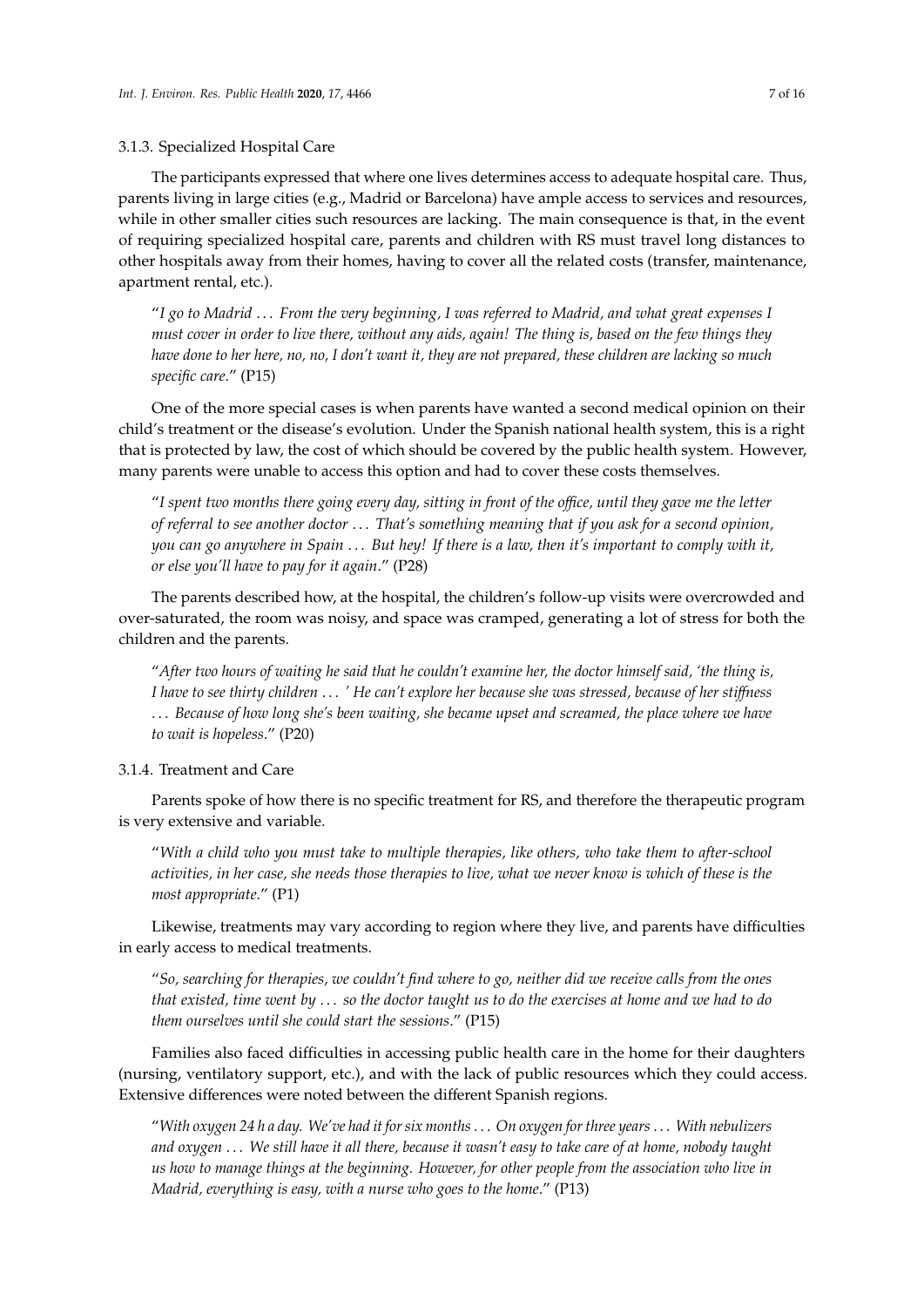#### *3.2. Theme 2. Bureaucracy and Social Care*

This topic described how parents present difficulties in accessing public social aids aimed at acquiring special equipment (adapted beds), renting or modifying infrastructure (modifications and home adaptations), acquiring orthopedic materials (orthoses and prostheses), and/or buying/renting cars and accessing assistive resources such as early intervention care for girls with RS, and other assistive resources (day centers, etc.).

# 3.2.1. Fighting Bureaucracy

Parents have to deal with extensive bureaucracy and legal technicalities that they are not used to, in order to apply for social benefits. This was a recurrent theme among all the parents interviewed:

"*I have tried to fight, and I have always lost with the Administration because I am at a loss with the bureaucracy, this is what has to change* . . . *And the fact is that families with people who are greatly a*ff*ected do not have to endure what we are going through. All the endless bureaucracies that exist for any necessary procedure. Incalculable timeframes*." (P24)

Parents mentioned how facing bureaucracy is "a continuous struggle" to enforce their children's recognized rights to receiving care, feeling forgotten, even, at times, mistreated by public institutions in this regard.

"*The family members who have a serious pathology within the family, make us lose heart* . . . *Because it is a never-ending struggle, with the issue of the Dependency Law* . . . *For us, it's a great help when it was put into practice* . . . *But of course, you have to go to the Social Worker and pester them until you manage to activate it. They make you feel lonely, helpless*." (P24)

One of the aspects of this struggle is the absence of clear, understandable and accessible public information on the available aids. The advice on how to process subsidies and manage the bureaucracy often comes from other parents who have undergone the same situation. As a result, parents' and patients' associations are deemed essential.

"*Matters regarding having a dependent child and the issue of disability, this information was given to us at the Early Intervention Centre. There we asked for the first steps, however, access to public resources is not easy, so, many of the things you ask and request is because other families from the association that we go to tell you about it, as they have already fought with the administration before*." (P4)

Another aspect of this ongoing struggle takes place upon applying for aids. Parents are confronted by the official administration employees. As an entity, these are perceived as another obstacle, as these civil servants often add further obstacles and hindrances when handling applications.

"*I requested for a new report for the therapies several times, but the o*ffi*cial didn't know how to tell me that my daughter's documentation was inside a paperwork bundle in Merida* . . . *The administration had taken away an assistant - the o*ffi*cial who processed the reports - and she didn't have time to manage so much paperwork* . . . *So, the problem was there, and everything was stalled* . . . *You become outraged*!" (P19)

In short, the bureaucracy and processing of aids is a great difficulty for all parents and is experienced as a great problem, which makes them feel defenseless.

"*The most frustrating thing is that any help that is proposed costs money, and you know that it is going to cost you almost more e*ff*ort and time to fight it* . . . *very much*." (P21)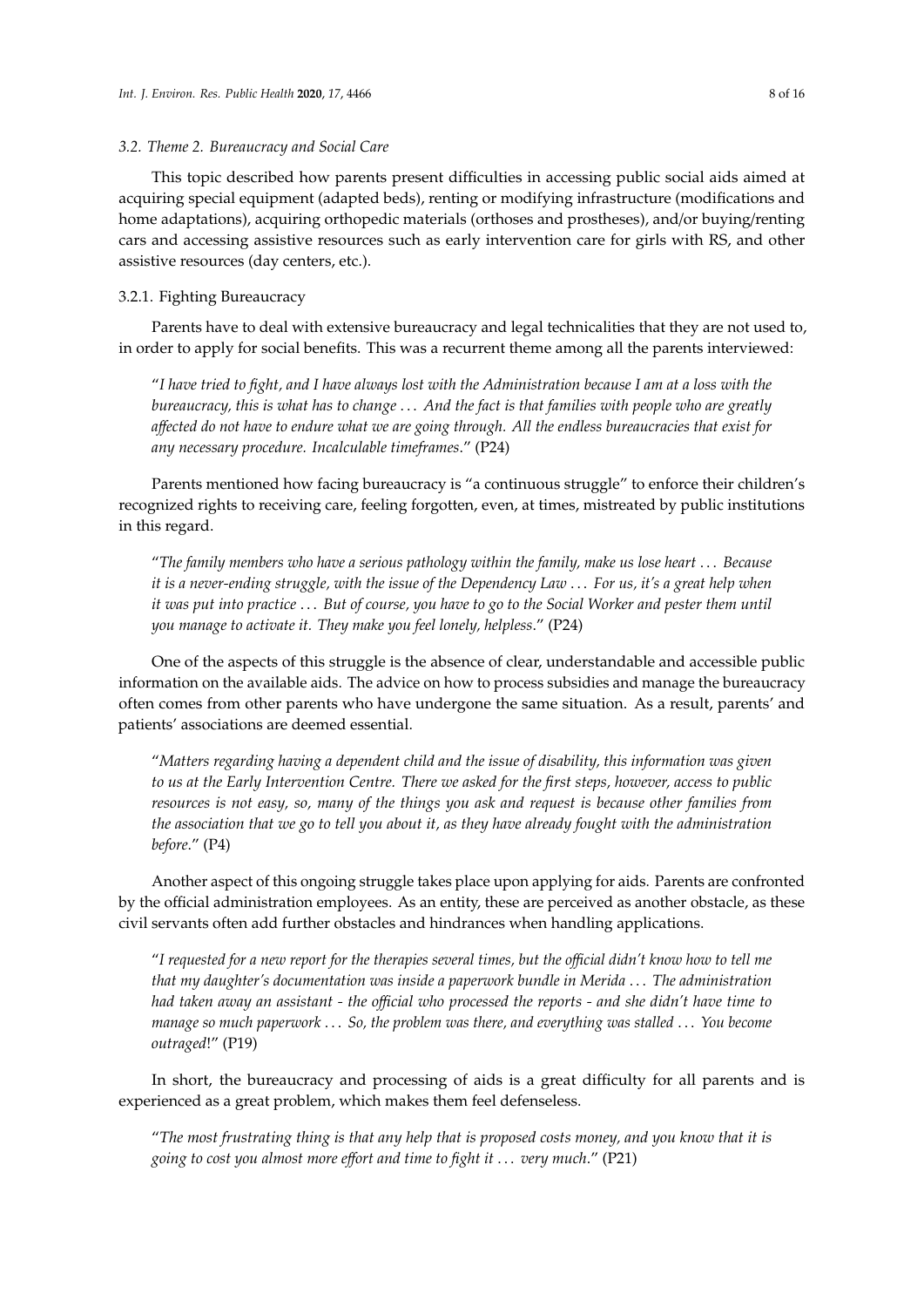## 3.2.2. Privatization of Social Care

The parents perceived a change before and after the economic crisis that hit Spain between 2008 and 2012. They explained that many public aids have either been reduced or discontinued (aids for assistance at home, for purchasing equipment and orthopedic appliances, etc.):

"*During the years of the crisis, many of our equipment expenses did not go through the Social Security, and some of them started to go through in the year 2012. So, there are many families who, as of 2012, have stopped paying for tests or certain orthopedic things*." (P10)

Faced with this situation, many private entities have appeared to replace the services provided by the public system, albeit charging for their services. However, many families are unable to afford these services.

"*This has an impact on our financial resources, because the e*ff*ort I had to make, to try to give my daughter the best possible options, was to take her to one of the private centers that cover the lack of public services* . . . *and now I don't work*." (P3)

An example of the rise of private entities or clinics is the access to early intervention centers. These centers provide treatment and care that prevent or improve the disability associated with RS. Early intervention centers are mostly private entities that charge for their services. However, not all parents can access them.

"*Treatments that are not covered come out of our pockets* . . . *because you need a physical therapist and a speech therapist every day. All of this treatment is individual and private at the early intervention centers*." (P4)

This generates feelings of frustration in parents, since a care resource exists that will help their daughters, albeit they cannot access it, and there is no public aid for these services.

"*It was frustrating to realize that he needed therapy every day and we couldn't give it to him* . . . *We sacrificed everything until we couldn't pay for it and we had to reduce it to fewer times per week because there is no help* . . . *until now he that he no longer receives it*." (P27)

Although home care is very expensive, parents stressed their desire to keep their daughters at home as long as possible and be responsible for their care. Institutionalization at a long-term care facility was not an option for them, even though being at home entails greater financial and personal costs.

"*And when they turn 21, perhaps they are taken to a day care center. And unfortunately, my daughter needs the therapies from age 4 to 70. We don't want to leave her at the center all day, we prefer to keep her at home and take her to her therapies, even though it's very di*ffi*cult for us financially*." (P1)

The use of permanent homes is reserved for cases where parents are unable to care for their daughters. However, the problem is that when that time comes, many parents cannot afford the cost.

"*I was thinking about putting her in a nursing home when she was older, when we are no longer here. But when it got really bad, we couldn't find anything in the public system, and the private ones were untouchable*." (P25)

## *3.3. Theme 4. Time Management Constraints*

Time management was a relevant issue for many parents, as time constraints are related to many instances during treatment and care processes. Examples of such issues include the early detection of the first symptoms, a definite genetic diagnosis in order to begin treatment, delay in receiving public social care, early access to early care intervention to prevent sequelae and disability, time spent on travelling to other cities in search of medical help, etc. Time management can mean whether your children receive adequate care or not.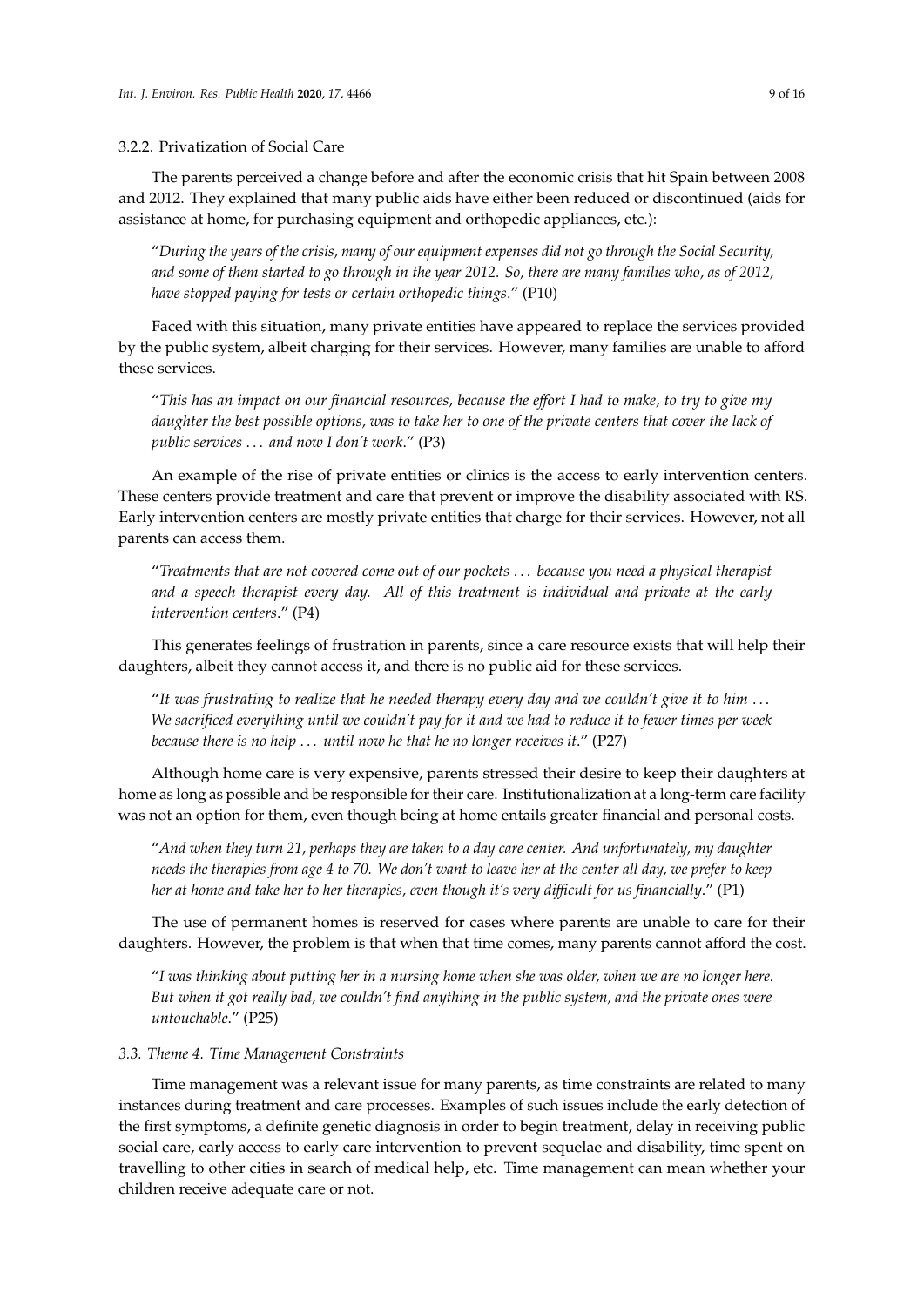"*So, what kind of life do I lead? What you see from the outside, is that my life is about going at full speed through life and not having a minute's rest*." (P15)

*"For me, the paramount thing is about organization, to be able to organize my time*." (P4)

"*You try to make do as best as you can* . . . *it's non-stop, time is a necessary resource, like money, but, oh well, it's what we have to live with*." (P9)

## 3.3.1. Immediate Time

Parents stressed the need for a distribution of their time in the "immediate" term. They must distribute their time on a daily basis to be able to cover the daily needs of the whole family, taking into account that one of their members (the daughter with RS), presents a major disability and dependency.

"*Maybe what I need is more time, if I had more time, I would do many things, but of course I need time to work and earn money to live, I need time to be with my children* . . . *And I need time to overcome my daughter's serious illness, these things I try to combine with as much balance as possible and it can become very complicated*." (P24)

One of the aspects parents have learned is that time becomes a "present" experience. The moment, the now, is the key, and the future is uncertain:

"*I'm worried about now, I'm not worried about tomorrow, I'm worried about now* . . . *I've learned to live in the 'today', I haven't learned to live in the 'tomorrow'*." (P15)

In addition, they must dedicate time to fulfilling their own individual and social roles, such as going to work, university, etc.

"*We used to be better organized. But now that she has gotten worse, we have had to reorganize outings to save time. When my husband works, I don't move. And the other way around, I take advantage of it to go to class and study when he's free* . . . " (P6)

3.3.2. Scheduled Time

For parents, the distribution of family time and organizing the family dynamics always depends on the care and treatment required by the child with RS.

"*We plan day by day, we can't consider anything else* . . . *no plans for Easter, let's see if this weekend, if she's OK, we'll go, the idea of arranging trips in advance or saying we'll go in the summer, in August, etc* . . . *Nope, you stop doing that, because I don't know how my daughter will be or what she'll need*." (P3)

At home, they cannot make projections. At any time, their daughters can have a seizure and they have learned not to plan activities, to avoid unnecessary frustration:

"*As you don't know when the crisis is coming, how can you organize your life? You just can't! Nowadays everybody is organized* . . . *But this really hits you* . . . *You have to live life minute by minute, so you don't become overwhelmed*." (P19)

A necessary aspect of time scheduling is traveling to the medical centers to receive the treatment and care they need. Some families must spend much of their time traveling to other cities or towns.

"*I was always on a tight schedule with her* . . . *I was going to take her to the doctor and then to the physical therapist in the next town, but then of course I got stuck in tra*ffi*c* . . . *I would never get there on time and something would always happen to me* . . . *I would always get there stressed out*." (P6)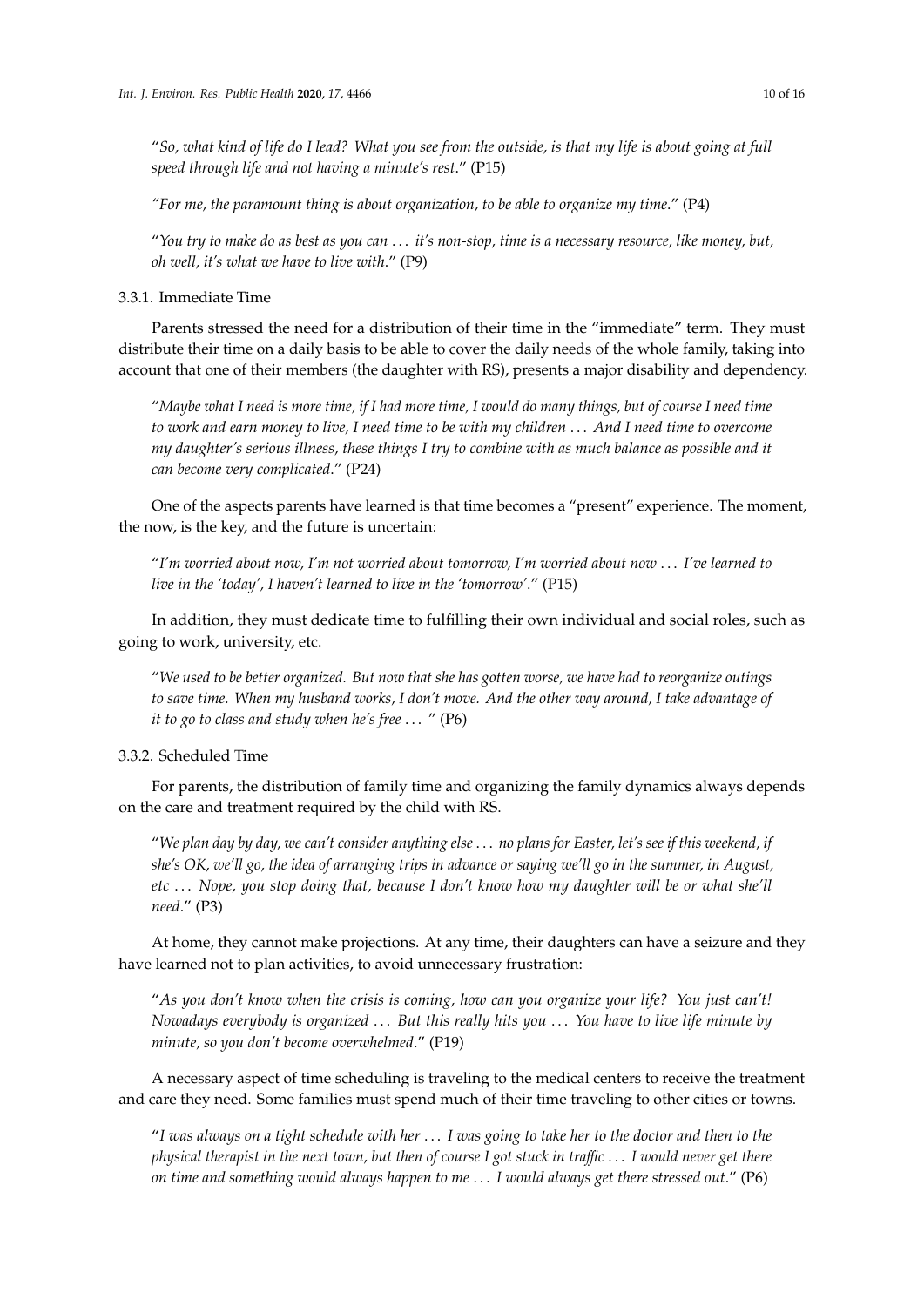Finally, the time spent on all the bureaucracy and administrative procedures to apply for grants, visit public centers, including waiting times in public services, etc., is worth noting. The time spent on all these procedures was considered as "lost time" or a "waste of time". Thus, time is an essential resource for parents, and when nothing is achieved, or nothing about their situation is fixed, they perceive these procedures as a poor investment of their time:

"*The disability assessment center is running late. They called us a year after it had expired, having complained many times on the phone without getting anywhere, until I got in touch with the director of the assessment center, after several failed trips to see him* . . . *they are part of all the work hours I lose, nobody values the time we waste*." (P24)

## **4. Discussion**

The results of our study emphasize that access to the necessary resources in both health and social care is perceived as a "continuous struggle", which translates into a waste of time and money for parents. This struggle includes the search for a diagnosis, encountering barriers to primary care and specialized care (hospitalization), and finding health professionals who do not know the disease and the needs of their children or their own needs. In addition, they encounter great difficulties in accessing social support, mainly due to administrative procedures and bureaucracy. The solution that parents usually find is to bear the financial cost themselves if they want to access the benefits earlier or wait and feel that they are losing a lot of time to obtain these from the public sector.

Our participants described barriers to seeking and receiving a diagnosis, and subsequently to accessing appropriate treatment. The information needs of parents were not adequately addressed by primary care physicians or specialists. The authors believe that the lack of protocols on the diagnosis of RS and the gap in knowledge about rare diseases may be the cause of these situations. The participants' accounts revealed difficult experiences, specifically related to the lack of information on the diagnosis process, barriers to access certain services and poor coordination of care. Our results coincide with previous studies on the challenges faced by families with rare diseases navigating the healthcare system [\[36\]](#page-14-7), in order to access adequate and effective care [\[11](#page-13-6)[,12,](#page-13-7)[37\]](#page-14-8), and the economic and social consequences that RS specifically has on families by them assuming all costs [\[38,](#page-14-9)[39\]](#page-14-10).

Due to the lack of up-to-date, accurate, proven and accessible information on RS, many participants adopted and sought a proactive attitude and behavior for managing their daughter's disease. Thus, many parents acknowledged "feeling like doctors". This behavior and active involvement of parents often appears in other rare diseases [\[40\]](#page-14-11). Von der Lippet et al. (2017), in their systematic review on living with a rare disease, identified the notion of the "expert patient" [\[41\]](#page-14-12). This "expertise" also appears in parents, when the patient is a minor, and the parents become "expert caregivers" [\[36\]](#page-14-7). Parents tend to remain active in the management of their child's health [\[42\]](#page-14-13). However, this expertise, developed by the patients themselves and their families, is rejected by health professionals, or they have difficulty accepting the experience of those affected regarding their own process [\[43\]](#page-14-14). This contributes to poor care for people with RS in our findings. The authors of this study believe that promoting a more equal relationship between health professionals and parents is essential, since parents can provide up-to-date knowledge of the effect of treatments on their children, detect changes, and identify new signs and symptoms, while constantly caring for their children.

Out-of-pocket payments and extensive travel in search of resources were common among participants in this study. Along these lines, Bauschbaum et al. [\[36\]](#page-14-7) show how parents with children with rare diseases assume most of the expenses related to the disease, throughout their children's life. In addition, parents of children with RS have to modify their working conditions (changes in working hours, shorter working days) in order to care for their children, and/or attend medical appointments, which may worsen their financial situation due to a reduction in their income [\[44\]](#page-14-15).

Despite the multitude of health professionals and medical services involved, there is no cohesive and coordinated framework for focused care of RS. This is hampered by the variability of symptoms and the diagnostic difficulty that characterizes RS [\[1](#page-12-0)[,2\]](#page-12-1). According to our findings, this situation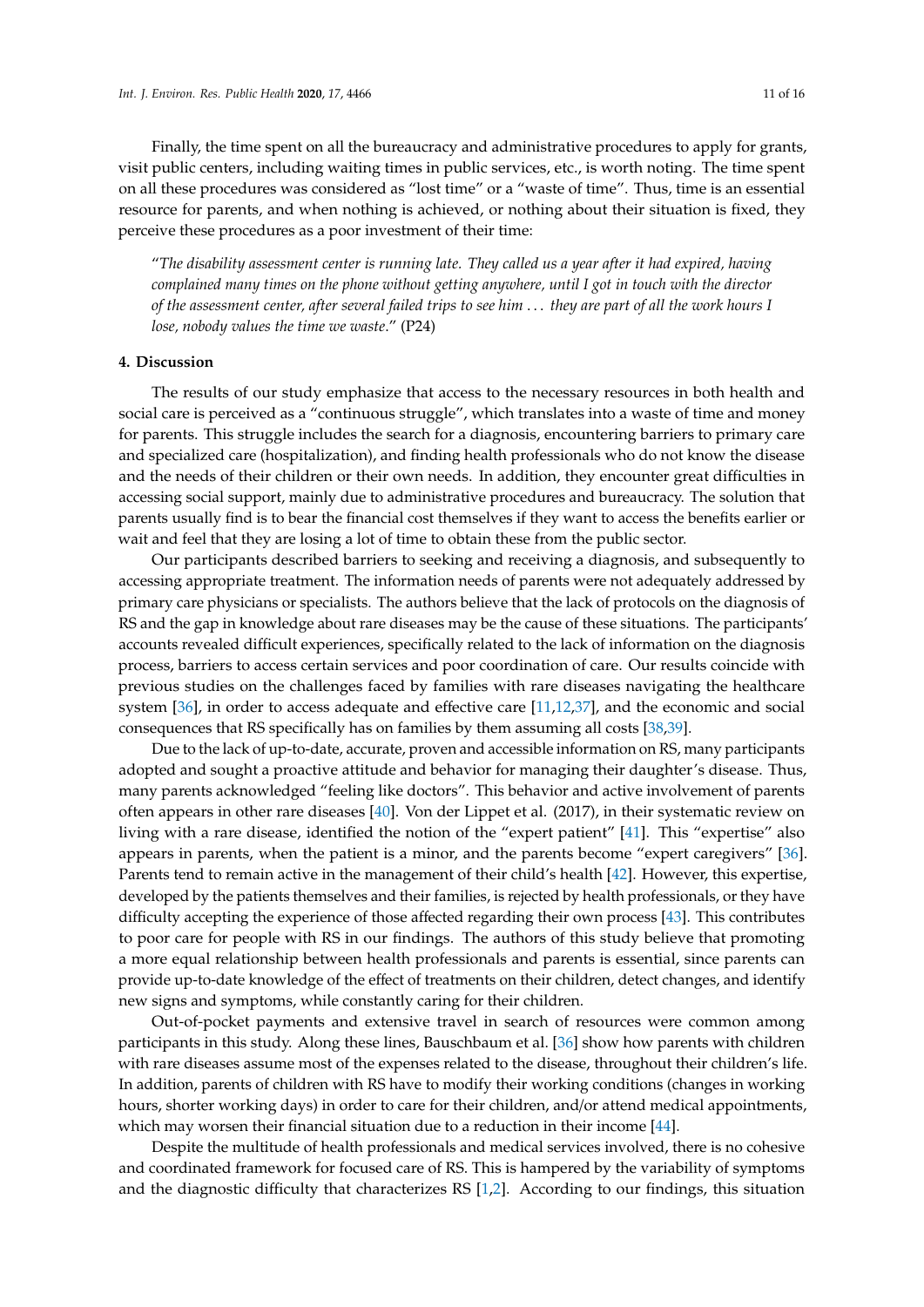explains parents' perception of lack of information and poor coordination within the health care system. This uncertainty is experienced with discomfort by parents, due to the lack of clear indications regarding the disease and the multiple therapies and interdisciplinary interventions that their children require (physical therapy, occupational therapy, drugs, etc.). Several authors stress the importance of avoiding leaving the task of coordinating care and assistance in the hands of the family, with all the emotional and psychological burden that this entails [\[36,](#page-14-7)[45\]](#page-14-16).

Our findings highlight difficulties in accessing some public social benefits. These results show how parents fight against bureaucracy, and do not perceive themselves as potential users of the public administration support system. Caring for a child with a rare disease is extremely difficult as families feel helpless in their "continuous struggle". Cardinalli et al. [\[20\]](#page-13-14) describe how parents of children with rare diseases must fight to obtain adequate care and the consequent rights needed to access the various social support services and to overcome bureaucratic difficulties. Other authors, point out how people with rare diseases and their families are perceived as invisible, experiencing a sense of disconnection and silence from the health care providers [\[45,](#page-14-16)[46\]](#page-14-17). In addition, previous studies [\[23](#page-13-17)[,36](#page-14-7)[,47\]](#page-14-18) describe how parents have difficulties making sense of the system and "navigating" through the different levels of health care and disability support providers in order to seek help from the administrations.

Other key aspects are the search for support among peers or among parents experiencing the same situation with their children affected by RS or other rare diseases. Affected associations provide parents with information, and help parents in their decision making and purchase of aids and resources to care for their children [\[36\]](#page-14-7). They also help parents feel less isolated, by being able to share experiences [\[20](#page-13-14)[,48\]](#page-14-19).

The families in our study did not have access to social services and financial subsidies to cover their expenses. The coverage of economic costs together with the aid provided by public administration facilitates care and coverage of family needs, enabling the ability to cater for the unique requirements and difficulties of each family [\[49,](#page-14-20)[50\]](#page-14-21). Health care and social support models are organized for temporary care for health problems, and are not prepared to provide coverage for chronic, disabling and complex diseases such as RS or other rare diseases [\[12,](#page-13-7)[41\]](#page-14-12). Our results show how parents took their children to private specialized care services, such as early intervention centers. Health and social care providers need to collaborate with families to develop appropriate health and social care policies for rare diseases [\[51\]](#page-14-22). These results should help medical and social services to provide multidisciplinary support with specific models of care for RS, supporting the involvement and active participation of those affected and their families [\[50\]](#page-14-21).

In the present study, time is perceived as an asset and a valuable resource in the life of the parents of children with RS. To the best of our knowledge, no previous studies have identified time as being an essential resource for parents with children with RS. Indirectly, the study by Spillman et al. [\[52\]](#page-15-0) shows how time delay in diagnosis, and therefore in possible treatment, affects parents of children with rare diseases. Other authors [\[11](#page-13-6)[,12\]](#page-13-7), have shown how the time spent in receiving public social assistance, early access to early care to prevent sequelae and disability, and time lost when travelling to other cities in search of medical help leads to great differences in whether or not the children receive adequate care.

Regarding the practical implications of our study, these findings reflect a practical demand for a greater coordination between the health and social sectors to establish programs that help parents with children with RS and complex chronic diseases [\[53\]](#page-15-1). In addition, training programs must be developed for health professionals, in order to update knowledge of RS and other rare diseases. However, health and social managers need to be made more aware of the pressing need to create specific support programs for children with RS and their families, because of the great physical, functional, psychological and social impact of the disease. Finally, coordination between primary care and specialist care is crucial to avoid the pilgrimage of parents across different levels of care in search of help.

Among the strengths of our study, this is the first research of this type describing the perspective of parents with children with RS and their difficulties in managing resources in Spain. Also, the use of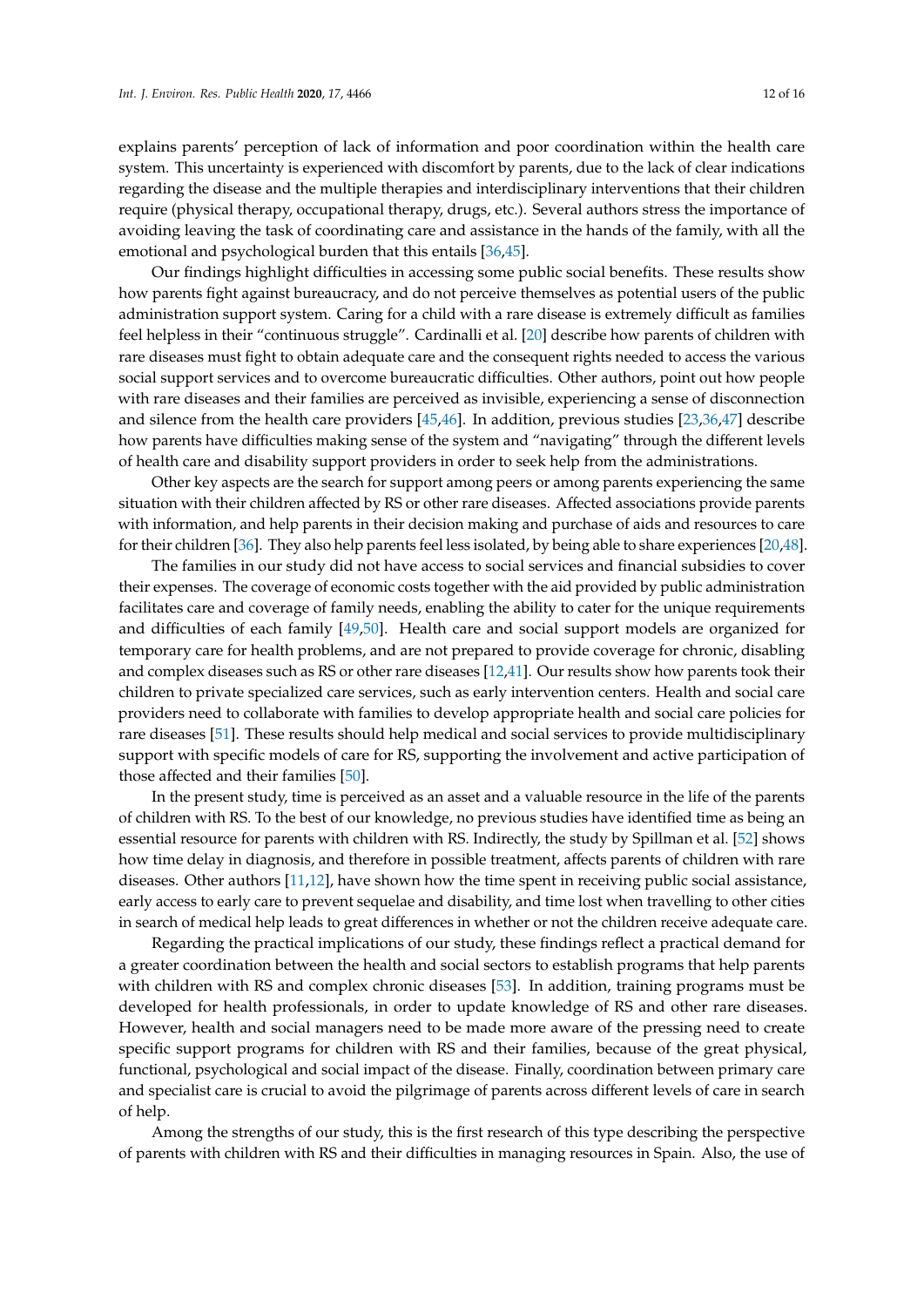different tools for collecting qualitative data has allowed us to broaden and deepen the perspective of parents.

The limitations of our study include the fact that our results cannot be extrapolated to all parents who have children with RS, due to the design used. In addition, children were excluded from the interviews due to their limited communication and cognitive skills. Nonetheless, these results may help professionals understand parents' experience, and their difficulties in accessing resources and aids for caring for their children. Finally, it was not possible to include both partners in all cases, as in some cases one partner refused to participate in the study. In addition, no physician participated as a member of the research team. However, the authors believe that the interdisciplinary research team that participated in the study is made up of a wide variety of health professionals, thus avoiding the predominance of one professional perspective over another.

## **5. Conclusions**

This study describes the perceived difficulty among the parents of children with RS for gaining access to health and social care resources, and the management of time constraints. Our findings shed light on how families navigate the health and social systems, with important implications for clinical practice.

These data may be useful in assisting with the development of programs and policies that address the needs of parents with children with RS and/or reduce the difficulties and/or challenges they encounter. Understanding parents' experiences can help foster more equitable and closer care of families. Our study provides a basis for further studies that address the impact of RS on parents' lives, on their quality of life, and on the quality of health care received.

**Supplementary Materials:** The following are available online at http://[www.mdpi.com](http://www.mdpi.com/1660-4601/17/12/4466/s1)/1660-4601/17/12/4466/s1. Table S1. Example of Inductive codification process. Theme: Bureaucracy and social care. Table S2: Demographic and clinical features of the family participants.

**Author Contributions:** Conceptualization, D.P.-C., P.F.-P., J.G.-R. and J.S.-M.; methodology, D.P.-C., P.F.-P., J.G.-R. and J.S.-M.; software, P.C.-G. and J.P.-C.; validation, D.P.-C., P.F.-P., J.G.-R., J.S.-M., P.C.-G. and J.P.-C.; formal analysis, D.P.-C., P.F.-P. and J.G.-R.; investigation, D.P.-C., P.F.-P., J.G.-R., J.S.-M., P.C.-G. and J.P.-C.; resources, P.C.-G. and J.P.-C.; data curation, D.P.-C., P.F.-P., J.G.-R., J.S.-M., P.C.-G. and J.P.-C.; writing—original draft preparation, D.P.-C. and J.G.-R.; writing—review and editing, D.P.-C., P.F.-P., J.G.-R., J.S.-M., P.C.-G. and J.P.-C.; visualization, P.C.-G. and J.P.-C.; supervision, D.P.-C., J.G.-R. and J.S.-M.; project administration, D.P.-C., P.F.-P., J.G.-R., J.S.-M., P.C.-G. and J.P.-C.; funding acquisition, P.C.-G. and J.P.-C. All authors have read and agreed to the published version of the manuscript.

**Funding:** This research received no external funding.

**Acknowledgments:** The authors would like to thank all parents (and their children) who participated in this study as they are essential to successful research. Also, we wish to thank the Mi Princesa Rett Association (https://[miprincesarett.es](https://miprincesarett.es/)/) and the Spanish Rett Syndrome Association (http://[www.rett.es](http://www.rett.es/)/). We also extend a special thanks to Isabel Quintero for her assistance with the write-up and review of this study. The authors hope this study may help understand the experience of the parents and children who have to live every day with Rett syndrome.

**Conflicts of Interest:** The authors declare no conflict of interest.

## **References**

- <span id="page-12-0"></span>1. Kyle, S.M.; Vashi, N.; Justice, M.J. Rett syndrome: A neurological disorder with metabolic components. *Open Biol.* **2018**, *8*, 170216. [\[CrossRef\]](http://dx.doi.org/10.1098/rsob.170216) [\[PubMed\]](http://www.ncbi.nlm.nih.gov/pubmed/29445033)
- <span id="page-12-1"></span>2. Chahil, G.; Bollu, P.C. Rett Syndrome. StatPearls Publishing. 2020. Available online: https://[www.ncbi.nlm.](https://www.ncbi.nlm.nih.gov/books/NBK482252/) nih.gov/books/[NBK482252](https://www.ncbi.nlm.nih.gov/books/NBK482252/)/ (accessed on 4 December 2019).
- <span id="page-12-2"></span>3. Epstein, A.; Leonard, H.; Davis, E.; Williams, K.; Reddihough, D.; Murphy, N.; Whitehouse, A.; Downs, J. Conceptualizing a quality of life framework for girls with Rett syndrome using qualitative methods. *Am. J. Med. Genet. Part A* **2016**, *170*, 645–653. [\[CrossRef\]](http://dx.doi.org/10.1002/ajmg.a.37500) [\[PubMed\]](http://www.ncbi.nlm.nih.gov/pubmed/26686505)
- <span id="page-12-3"></span>4. Leonard, H.; Cobb, S.; Downs, J. Clinical and biological progress over 50 years in Rett syndrome. *Nat. Rev. Neurol.* **2017**, *13*, 37–51. [\[CrossRef\]](http://dx.doi.org/10.1038/nrneurol.2016.186) [\[PubMed\]](http://www.ncbi.nlm.nih.gov/pubmed/27934853)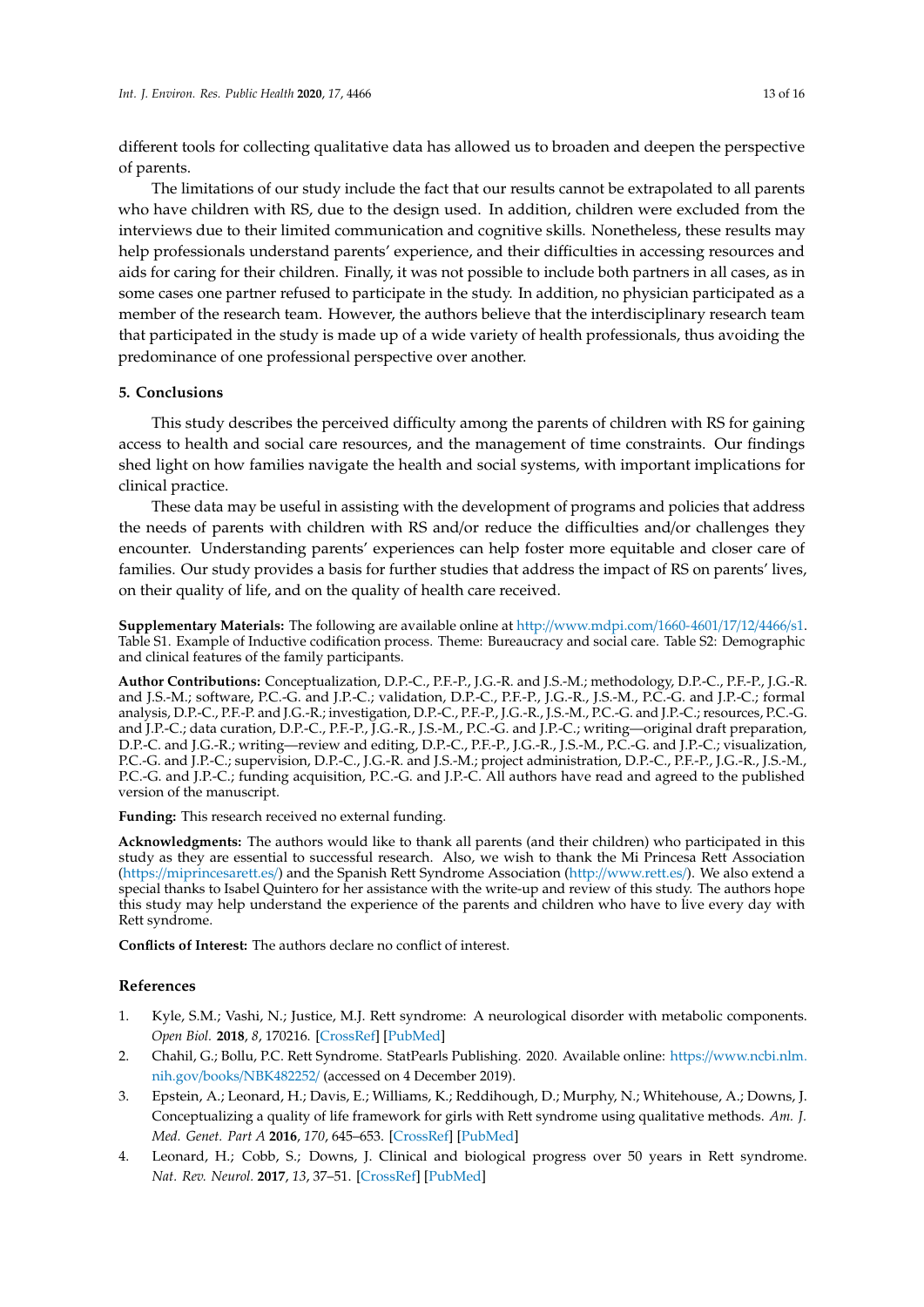- <span id="page-13-0"></span>5. Iskrov, G.; Stefanov, R.; Ferrelli, R.M. Health systems for rare diseases: Financial sustainability. *Ann. Ist. Super. Sanità.* **2019**, *55*, 270–275.
- <span id="page-13-1"></span>6. López-Bastida, J.; Oliva-Moreno, J.; Linertová, R.; Serrano-Aguilar, P. Social/economic costs and health-related quality of life in patients with rare diseases in Europe. *Eur. J. Health Econ.* **2016**, *17*, 1–5. [\[CrossRef\]](http://dx.doi.org/10.1007/s10198-016-0780-7)
- <span id="page-13-2"></span>7. Angelis, A.; Tordrup, D.; Kanavos, P. Socio-economic burden of rare diseases: A systematic review of cost of illness evidence. *Health Policy* **2015**, *119*, 964–979. [\[CrossRef\]](http://dx.doi.org/10.1016/j.healthpol.2014.12.016)
- <span id="page-13-3"></span>8. Zurynski, Y.; Frith, K.; Leonard, H.; Elliott, E. Rare childhood diseases: How should we respond? *Arch. Dis. Child.* **2008**, *93*, 1071–1074. [\[CrossRef\]](http://dx.doi.org/10.1136/adc.2007.134940)
- <span id="page-13-4"></span>9. Anderson, M.; Elliott, E.J.; Zurynski, Y.A. Australian families living with rare disease: Experiences of diagnosis, health services use and needs for psychosocial support. *Orphanet J. Rare Dis.* **2013**, *8*, 22. [\[CrossRef\]](http://dx.doi.org/10.1186/1750-1172-8-22)
- <span id="page-13-5"></span>10. Forsythe, L.P.; Szydlowski, V.; Murad, M.H.; Ip, S.; Wang, Z.; Elraiyah, T.A.; Fleurence, R.; Hickam, D.H. A systematic review of approaches for engaging patients for research on rare diseases. *J. Gen. Intern Med.* **2014**, *29*, 788–800. [\[CrossRef\]](http://dx.doi.org/10.1007/s11606-014-2895-9)
- <span id="page-13-6"></span>11. Huyard, C. What, if anything, is specific about having a rare disorder? Patients' judgements on being ill and being rare. *Health Expect.* **2009**, *12*, 361–370. [\[CrossRef\]](http://dx.doi.org/10.1111/j.1369-7625.2009.00552.x)
- <span id="page-13-7"></span>12. Grut, L.; Kvam, M.H. Facing ignorance: People with rare disorders and their experiences with public health and welfare services. *Scan. J. Dis. Res.* **2013**, *15*, 20–32. [\[CrossRef\]](http://dx.doi.org/10.1080/15017419.2011.645870)
- <span id="page-13-8"></span>13. Dellve, L.; Samuelsson, L.; Tallborn, A.; Fasth, A.; Hallberg, L.R.M. Stress and well-being among parents of children with rare diseases: A prospective intervention study. *J. Adv. Nurs.* **2006**, *53*, 392–402. [\[CrossRef\]](http://dx.doi.org/10.1111/j.1365-2648.2006.03736.x) [\[PubMed\]](http://www.ncbi.nlm.nih.gov/pubmed/16448482)
- <span id="page-13-9"></span>14. Lopes, M.T.; Koch, V.H.; Sarrubbi-Junior, V.; Gallo, P.R.; Carneiro-Sampaio, M. Difficulties in the diagnosis and treatment of rare diseases according to the perceptions of patients, relatives and health care professionals. *Clinics (Sao Paulo)* **2018**, *7*, e68. [\[CrossRef\]](http://dx.doi.org/10.6061/clinics/2018/e68) [\[PubMed\]](http://www.ncbi.nlm.nih.gov/pubmed/29641803)
- <span id="page-13-10"></span>15. Organisation for Economic Co-operation and Development. Health expenditure by type of service. In *OECD. Health at a Glance 2017: OECD Indicators*; OECD Publishing: Paris, France, 2017. [\[CrossRef\]](http://dx.doi.org/10.1787/health_glance-2017-48-enx)
- <span id="page-13-11"></span>16. Global Burden of Disease Health Financing Collaborator Network. Evolution and patterns of global health financing 1995–2014: Development assistance for health, and government, prepaid private, and out-of-pocket health spending in 184 countries. *Lancet* **2017**, *389*, 1981–2004. [\[CrossRef\]](http://dx.doi.org/10.1016/S0140-6736(17)30874-7)
- <span id="page-13-12"></span>17. Ferrelli, R.M.; De Santis, M.; Egle Gentile, A.; Taruscio, D. Health systems sustainability and rare diseases. *Adv. Exp. Med. Biol.* **2017**, *1031*, 629–640.
- 18. European Commission. *EU Council Recommendation of 8 June 2009 on an Action in the Field of Rare Diseases (2009*/*C 151*/*02)*; EC: Brussels, Belgium, 2009.
- <span id="page-13-13"></span>19. Iskrov, G.; Dermendzhiev, S.; Miteva-Katrandzhieva, T.; Stefanov, R. Health Economic Data in Reimbursement of New Medical Technologies: Importance of the Socio-Economic Burden as a Decision-Making Criterion. *Front. Pharmacol.* **2016**, *7*, 252. [\[CrossRef\]](http://dx.doi.org/10.3389/fphar.2016.00252)
- <span id="page-13-14"></span>20. Cardinali, P.; Migliorini, L.; Rania, N. The Caregiving Experiences of Fathers and Mothers of Children with Rare Diseases in Italy: Challenges and Social Support Perceptions. *Front. Psychol.* **2019**, *10*, 1780. [\[CrossRef\]](http://dx.doi.org/10.3389/fpsyg.2019.01780)
- <span id="page-13-15"></span>21. Dharssi, S.; Wong-Rieger, D.; Harold, M.; Terry, S. Review of 11 national policies for rare diseases in the context of key patient needs. *Orphanet J. Rare Dis.* **2017**, *12*, 63. [\[CrossRef\]](http://dx.doi.org/10.1186/s13023-017-0618-0)
- <span id="page-13-16"></span>22. Farmer, J.E.; Marien, W.E.; Clark, M.J.; Sherman, A.; Selva, T.J. Primary care supports for children with chronic health conditions: Identifying and predicting unmet family needs. *J. Pediatric Psychol.* **2004**, *29*, 355–367. [\[CrossRef\]](http://dx.doi.org/10.1093/jpepsy/jsh039)
- <span id="page-13-17"></span>23. Pelentsov, L.J.; Laws, T.; Esterman, A. The supportive care needs of parents caring for a child with a rare disease: A scoping review. *Disabil. Health J.* **2015**, *8*, 475–491. [\[CrossRef\]](http://dx.doi.org/10.1016/j.dhjo.2015.03.009)
- <span id="page-13-18"></span>24. Downs, J.; Leonard, H. Quantitative and qualitative insights into the experiences of children with Rett. *Wien. Med. Wochenschr.* **2016**, *166*, 338–345. [\[CrossRef\]](http://dx.doi.org/10.1007/s10354-016-0494-6) [\[PubMed\]](http://www.ncbi.nlm.nih.gov/pubmed/27491552)
- <span id="page-13-19"></span>25. O'Brien, B.C.; Harris, I.B.; Beckman, T.J.; Reed, D.A.; Cook, D.A. Standards for reporting qualitative research: A synthesis of recommendations. *Acad. Med.* **2014**, *89*, 1245–1251. [\[CrossRef\]](http://dx.doi.org/10.1097/ACM.0000000000000388) [\[PubMed\]](http://www.ncbi.nlm.nih.gov/pubmed/24979285)
- <span id="page-13-20"></span>26. Creswell, J.W.; Poth, C.N. Qualitative inquiry and research design. In *Choosing among Five Approaches*, 4th ed.; Sage: Thousand Oaks, CA, USA, 2018.
- <span id="page-13-21"></span>27. Baxter, P.; Jack, S. Qualitative Case Study Methodology: Study Design and Implementation for Novice Researchers. *Qual. Rep.* **2008**, *13*, 544–559.
- <span id="page-13-22"></span>28. Yin, R.K. *Case Study Research: Design and Methods*, 5th ed.; Sage: Thousand Oaks, CA, USA, 2014.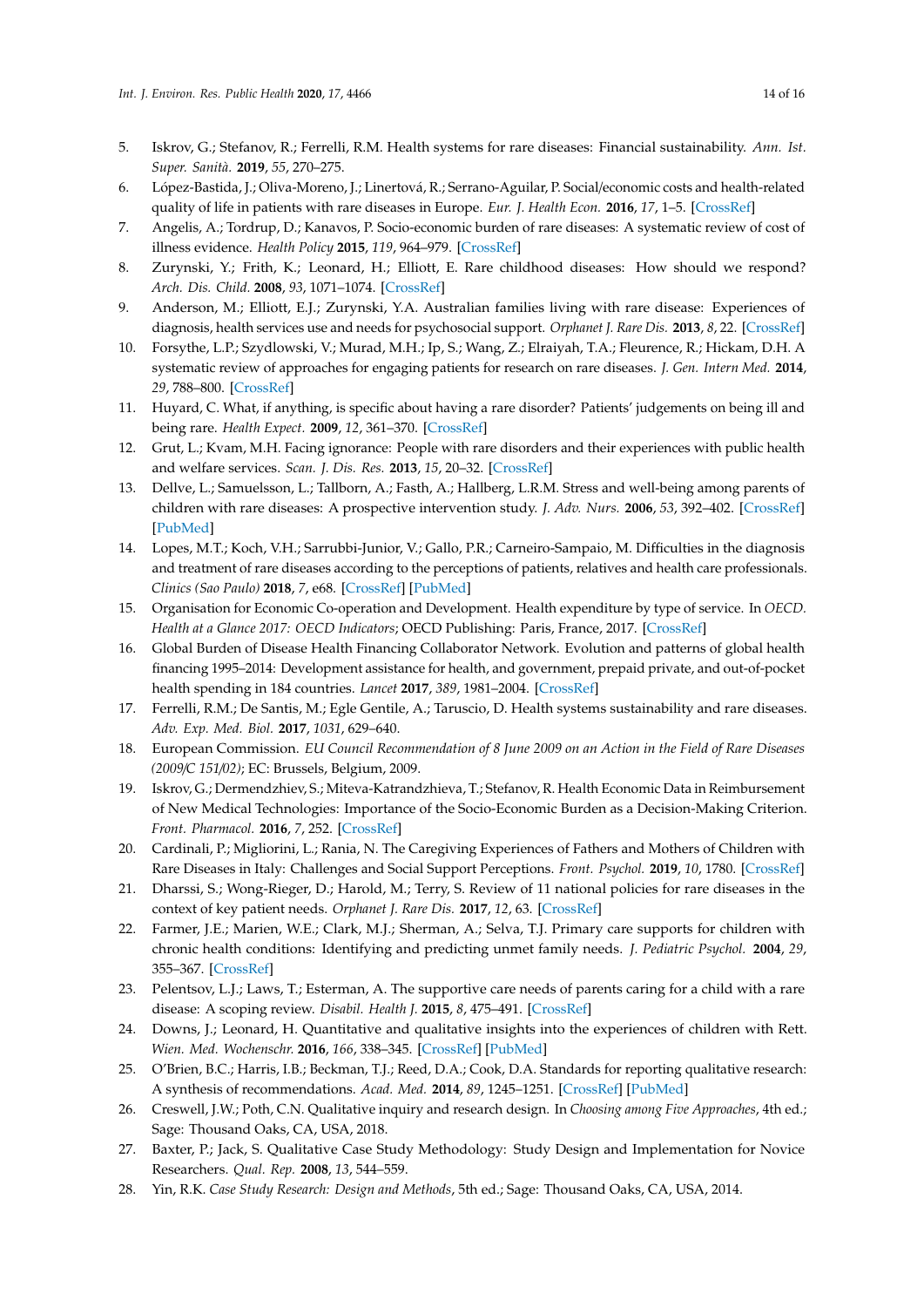- <span id="page-14-0"></span>29. Carpenter, C.; Suto, M. *Qualitative Research for Occupational and Physical Therapists: A Practical Guide*; Black-Well Publishing: Oxford, UK, 2008.
- <span id="page-14-1"></span>30. Korstjens, I.; Moser, A. Series: Practical guidance to qualitative research. Part 2: Context, research questions and designs. *Eur. J. Gen. Pract.* **2017**, *23*, 274–279. [\[CrossRef\]](http://dx.doi.org/10.1080/13814788.2017.1375090) [\[PubMed\]](http://www.ncbi.nlm.nih.gov/pubmed/29185826)
- <span id="page-14-2"></span>31. Barbosa, R.L.; Portugal, S. Is "associativism" good for one's health? The case of rare diseases. *Cien Saude Colet.* **2018**, *23*, 417–430. [\[CrossRef\]](http://dx.doi.org/10.1590/1413-81232018232.24032017)
- <span id="page-14-3"></span>32. Moser, A.; Korstjens, I. Series: Practical guidance to qualitative research. Part 3: Sampling, data collection and analysis. *Eur. J. Gen. Pract.* **2018**, *24*, 9–18. [\[CrossRef\]](http://dx.doi.org/10.1080/13814788.2017.1375091)
- <span id="page-14-4"></span>33. Barbour, R.S. Making sense of focus groups. *Med. Educ.* **2005**, *39*, 742–750. [\[CrossRef\]](http://dx.doi.org/10.1111/j.1365-2929.2005.02200.x)
- <span id="page-14-5"></span>34. Braun, V.; Clarke, V. Using thematic analysis in psychology. *Qual. Res. Psicol.* **2006**, *3*, 77–101. [\[CrossRef\]](http://dx.doi.org/10.1191/1478088706qp063oa)
- <span id="page-14-6"></span>35. Houghton, C.; Casey, D.; Shaw, D.; Murphy, K. Rigour in qualitative case-study research. *Nurse Res.* **2013**, *20*, 12–17. [\[CrossRef\]](http://dx.doi.org/10.7748/nr2013.03.20.4.12.e326)
- <span id="page-14-7"></span>36. Baumbusch, J.; Mayer, S.; Sloan-Yip, I. Alone in a Crowd? Parents of Children with Rare Diseases' Experiences of Navigating the Healthcare System. *J. Genet. Couns.* **2019**, *28*, 80–90. [\[CrossRef\]](http://dx.doi.org/10.1007/s10897-018-0294-9)
- <span id="page-14-8"></span>37. Budych, K.; Helms, T.M.; Schultz, C. How do patients with rare diseases experience the medical encounter? Exploring role behavior and its impact on patient–physician interaction. *Health Policy* **2012**, *105*, 154–164. [\[CrossRef\]](http://dx.doi.org/10.1016/j.healthpol.2012.02.018) [\[PubMed\]](http://www.ncbi.nlm.nih.gov/pubmed/22464590)
- <span id="page-14-9"></span>38. Lamb, A.E.; Biesecker, B.B.; Umstead, K.L.; Muratori, M.; Biesecker, L.G.; Erby, L.H. Family functioning mediates adaptation in caregivers of individuals with Rett syndrome. *Patient Educ. Couns.* **2016**, *99*, 1873–1879. [\[CrossRef\]](http://dx.doi.org/10.1016/j.pec.2016.06.018) [\[PubMed\]](http://www.ncbi.nlm.nih.gov/pubmed/27373960)
- <span id="page-14-10"></span>39. Retzlaff, R. Families of Children with Rett Syndrome: Stories of coherence and resilience. *Fam. Syst. Health* **2007**, *25*, 246–262. [\[CrossRef\]](http://dx.doi.org/10.1037/1091-7527.25.3.246)
- <span id="page-14-11"></span>40. Kesselheim, A.S.; McGraw, S.; Thompson, L.; O'Keefe, K.; Gagne, J.J. Development and use of new therapeutics for rare diseases: Views from patients, caregivers, and advocates. *Patient* **2015**, *8*, 75–84. [\[CrossRef\]](http://dx.doi.org/10.1007/s40271-014-0096-6) [\[PubMed\]](http://www.ncbi.nlm.nih.gov/pubmed/25362528)
- <span id="page-14-12"></span>41. Von der Lippe, C.; Diesen, P.S.; Feragen, K.B. Living with a rare disorder: A systematic review of the qualitative literature. *Mol. Genet. Genom. Med.* **2017**, *5*, 758–773. [\[CrossRef\]](http://dx.doi.org/10.1002/mgg3.315)
- <span id="page-14-13"></span>42. McConkie-Rosell, A.; Hooper, S.R.; Pena, L.D.M.; Schoch, K.; Spillmann, R.C.; Jiang, Y.H.; Cope, H.; Undiagnosed Diseases Network; Palmer, C.; Shashi, V. Psychosocial profiles of parents of children with undiagnosed diseases: Managing well or just managing? *J. Genet. Couns.* **2018**, *27*, 935–946. [\[CrossRef\]](http://dx.doi.org/10.1007/s10897-017-0193-5)
- <span id="page-14-14"></span>43. Smith, J.; Cheater, F.; Bekker, H. Parents' experiences of living with a child with a long-term condition: A rapid structured review of the literature. *Health Expect.* **2015**, *18*, 452–474. [\[CrossRef\]](http://dx.doi.org/10.1111/hex.12040)
- <span id="page-14-15"></span>44. Palacios-Ceña, D.; Famoso-Pérez, P.; Salom-Moreno, J.; Carrasco-Garrido, P.; Pérez-Corrales, J.; Paras-Bravo, P.; Güeita-Rodriguez, J. "Living an Obstacle Course": A Qualitative Study Examining the Experiences of Caregivers of Children with Rett Syndrome. *Int. J. Environ. Res. Public Health* **2019**, *16*, 41. [\[CrossRef\]](http://dx.doi.org/10.3390/ijerph16010041)
- <span id="page-14-16"></span>45. Currie, G.; Szabo, J. 'It would be much easier if we were just quiet and disappeared': Parents silenced in the experience of caring for children with rare diseases. *Health Expect.* **2019**, *22*, 1251–1259. [\[CrossRef\]](http://dx.doi.org/10.1111/hex.12958)
- <span id="page-14-17"></span>46. Cagalj, D.; Buljevac, M.; Leutar, Z. Being a mother of a child with prader-willi syndrome: Experiences of accessing and using formal support in Croatia. *Scand. J. Disabil. Res.* **2018**, *20*, 228–237. [\[CrossRef\]](http://dx.doi.org/10.16993/sjdr.13)
- <span id="page-14-18"></span>47. Barnert, E.S.; Coller, R.J.; Nelson, B.B.; Thompson, L.R.; Chan, V.; Padilla, C.; Klitzner, T.S.; Szilagyi, M.; Chung, P.J. Experts' perspectives toward a population health approach for children with medical complexity. *Acad Pediatrics* **2017**, *17*, 672–677. [\[CrossRef\]](http://dx.doi.org/10.1016/j.acap.2017.02.010) [\[PubMed\]](http://www.ncbi.nlm.nih.gov/pubmed/28246024)
- <span id="page-14-19"></span>48. Woodgate, R.L.; Edwards, M.; Ripat, J. How families of children with complex care needs participate in everyday life. *Soc. Sci. Med.* **2012**, *75*, 1912–1920. [\[CrossRef\]](http://dx.doi.org/10.1016/j.socscimed.2012.07.037) [\[PubMed\]](http://www.ncbi.nlm.nih.gov/pubmed/22901669)
- <span id="page-14-20"></span>49. Strugnell, A.; Leonard, H.; Epstein, A.; Downs, J. Using directed-content analysis to identify a framework for understanding quality of life in adults with Rett syndrome. *Disabil. Rehabil.* **2019**, 1–8. [\[CrossRef\]](http://dx.doi.org/10.1080/09638288.2019.1610801) [\[PubMed\]](http://www.ncbi.nlm.nih.gov/pubmed/31074665)
- <span id="page-14-21"></span>50. Pordes, E.; Gordon, J.; Sanders, L.M.; Cohen, E. Models of care delivery for children with medical complexity. *Pediatrics* **2018**, *141*, 212–223. [\[CrossRef\]](http://dx.doi.org/10.1542/peds.2017-1284F)
- <span id="page-14-22"></span>51. Rabeharisoa, V.; Callon, M.; Filipe, A.M.; Nunes, J.A.; Paterson, F.; Vergnaud, F. From 'politics of numbers' to 'politics of singularisation': Patients' activism and engagement in research on rare diseases in France and Portugal. *Biosocieties* **2014**, *9*, 194–217. [\[CrossRef\]](http://dx.doi.org/10.1057/biosoc.2014.4)